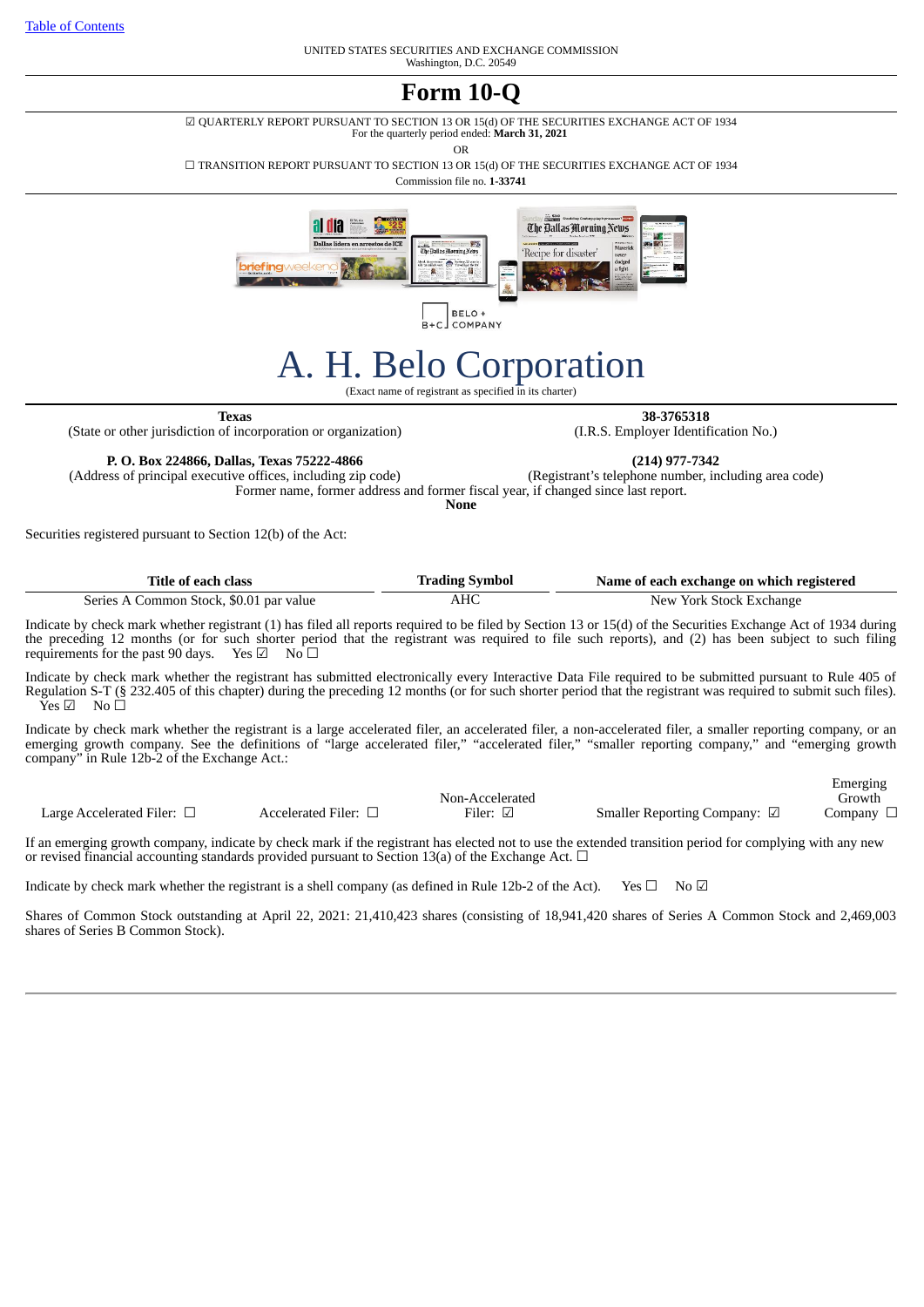# <span id="page-1-0"></span>**A. H. BELO CORPORATION**

# **FORM 10-Q**

# **TABLE OF CONTENTS**

|                      |                                                                                       | Page              |
|----------------------|---------------------------------------------------------------------------------------|-------------------|
| <b>PART I</b>        |                                                                                       |                   |
| Item 1.              | <b>Financial Information</b>                                                          | PAGE <sub>3</sub> |
| Item 2.              | Management's Discussion and Analysis of Financial Condition and Results of Operations | <b>PAGE 17</b>    |
| Item 4.              | <b>Controls and Procedures</b>                                                        | <b>PAGE 25</b>    |
|                      |                                                                                       |                   |
| <b>PART II</b>       |                                                                                       |                   |
| Item 1.              | <b>Legal Proceedings</b>                                                              | <b>PAGE 26</b>    |
| Item 2.              | <b>Unregistered Sales of Equity Securities and Use of Proceeds</b>                    | <b>PAGE 26</b>    |
| Item 3.              | <b>Defaults Upon Senior Securities</b>                                                | <b>PAGE 26</b>    |
| Item 4.              | <b>Mine Safety Disclosures</b>                                                        | <b>PAGE 26</b>    |
| Item 5.              | <b>Other Information</b>                                                              | <b>PAGE 26</b>    |
| Item 6.              | <b>Exhibits</b>                                                                       | <b>PAGE 27</b>    |
| <b>Signatures</b>    |                                                                                       | <b>PAGE 30</b>    |
| <b>Exhibit Index</b> |                                                                                       | <b>PAGE 31</b>    |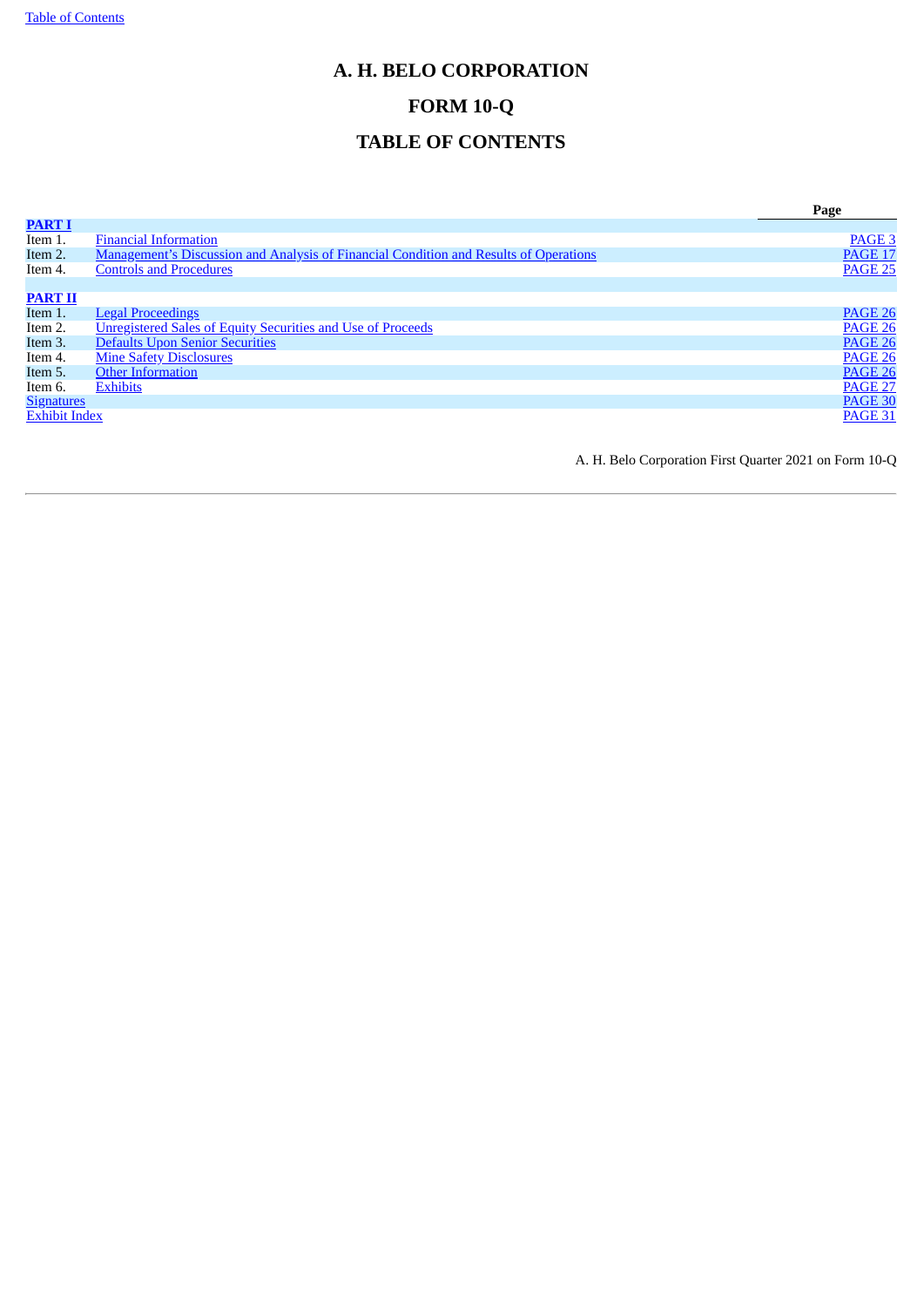# <span id="page-2-0"></span>**PART I**

# <span id="page-2-1"></span>**Item 1. Financial Information**

#### **A. H. Belo Corporation and Subsidiaries Consolidated Statements of Operations**

|                                                                      | Three Months Ended March 31, |             |    |                                                             |  |  |
|----------------------------------------------------------------------|------------------------------|-------------|----|-------------------------------------------------------------|--|--|
| In thousands, except share and per share amounts (unaudited)         |                              | 2021        |    | 2020                                                        |  |  |
| <b>Net Operating Revenue:</b>                                        |                              |             |    |                                                             |  |  |
| Advertising and marketing services                                   | \$                           | 16,769      | \$ | 19,327                                                      |  |  |
| Circulation                                                          |                              | 16,022      |    | 16,414                                                      |  |  |
| Printing, distribution and other                                     |                              | 4,024       |    | 4,602                                                       |  |  |
| Total net operating revenue                                          |                              | 36,815      |    | 40,343                                                      |  |  |
| <b>Operating Costs and Expense:</b>                                  |                              |             |    |                                                             |  |  |
| Employee compensation and benefits                                   |                              | 17,947      |    | 19,016                                                      |  |  |
| Other production, distribution and operating costs                   |                              | 19,090      |    | 20,992                                                      |  |  |
| Newsprint, ink and other supplies                                    |                              | 2,341       |    | 3,271                                                       |  |  |
| Depreciation                                                         |                              | 1,074       |    | 1,765                                                       |  |  |
| Amortization                                                         |                              | 64          |    | 64                                                          |  |  |
| Gain on sale/disposal of assets, net                                 |                              | (1)         |    | (5)                                                         |  |  |
| Total operating costs and expense                                    |                              | 40,515      |    | 45,103                                                      |  |  |
| <b>Operating loss</b>                                                |                              | (3,700)     |    | (4,760)                                                     |  |  |
| Other income, net                                                    |                              | 1,254       |    | 1,352                                                       |  |  |
| <b>Loss Before Income Taxes</b>                                      |                              | (2, 446)    |    | (3, 408)                                                    |  |  |
| Income tax provision (benefit)                                       |                              | 319         |    | (1,787)                                                     |  |  |
| <b>Net Loss</b>                                                      | \$                           | (2,765)     | S. | (1,621)                                                     |  |  |
|                                                                      |                              |             |    |                                                             |  |  |
| <b>Per Share Basis</b>                                               |                              |             |    |                                                             |  |  |
| Net loss                                                             |                              |             |    |                                                             |  |  |
| Basic and diluted                                                    | \$                           | $(0.13)$ \$ |    | (0.08)                                                      |  |  |
| Number of common shares used in the per share calculation:           |                              |             |    |                                                             |  |  |
| Basic and diluted                                                    |                              | 21,410,423  |    | 21,410,423                                                  |  |  |
| See the accompanying Notes to the Consolidated Financial Statements. |                              |             |    |                                                             |  |  |
|                                                                      |                              |             |    | A. H. Belo Corporation First Quarter 2021 on Form 10-Q<br>3 |  |  |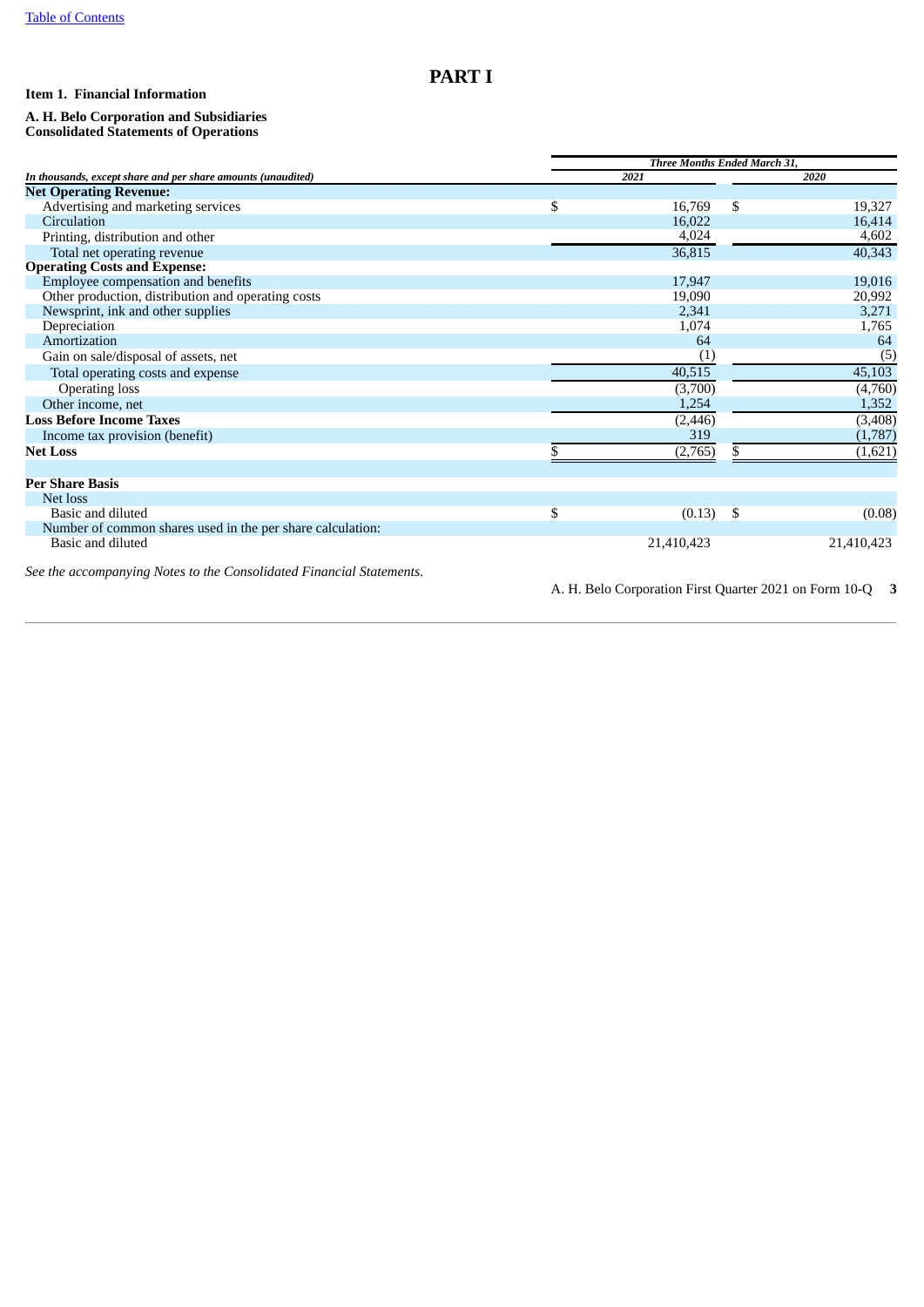# **A. H. Belo Corporation and Subsidiaries**

**Consolidated Statements of Comprehensive Income (Loss)**

|                                              | <b>Three Months Ended March 31.</b> |  |         |  |  |
|----------------------------------------------|-------------------------------------|--|---------|--|--|
| In thousands (unaudited)                     | 2021                                |  | 2020    |  |  |
| <b>Net Loss</b>                              | (2,765)                             |  | (1,621) |  |  |
| Other Comprehensive Income, Net of Tax:      |                                     |  |         |  |  |
| Amortization of actuarial losses             | 360                                 |  | 219     |  |  |
| Total other comprehensive income, net of tax | 360                                 |  | 219     |  |  |
| <b>Total Comprehensive Loss</b>              | (2, 405)                            |  | (1,402) |  |  |

*See the accompanying Notes to the Consolidated Financial Statements.*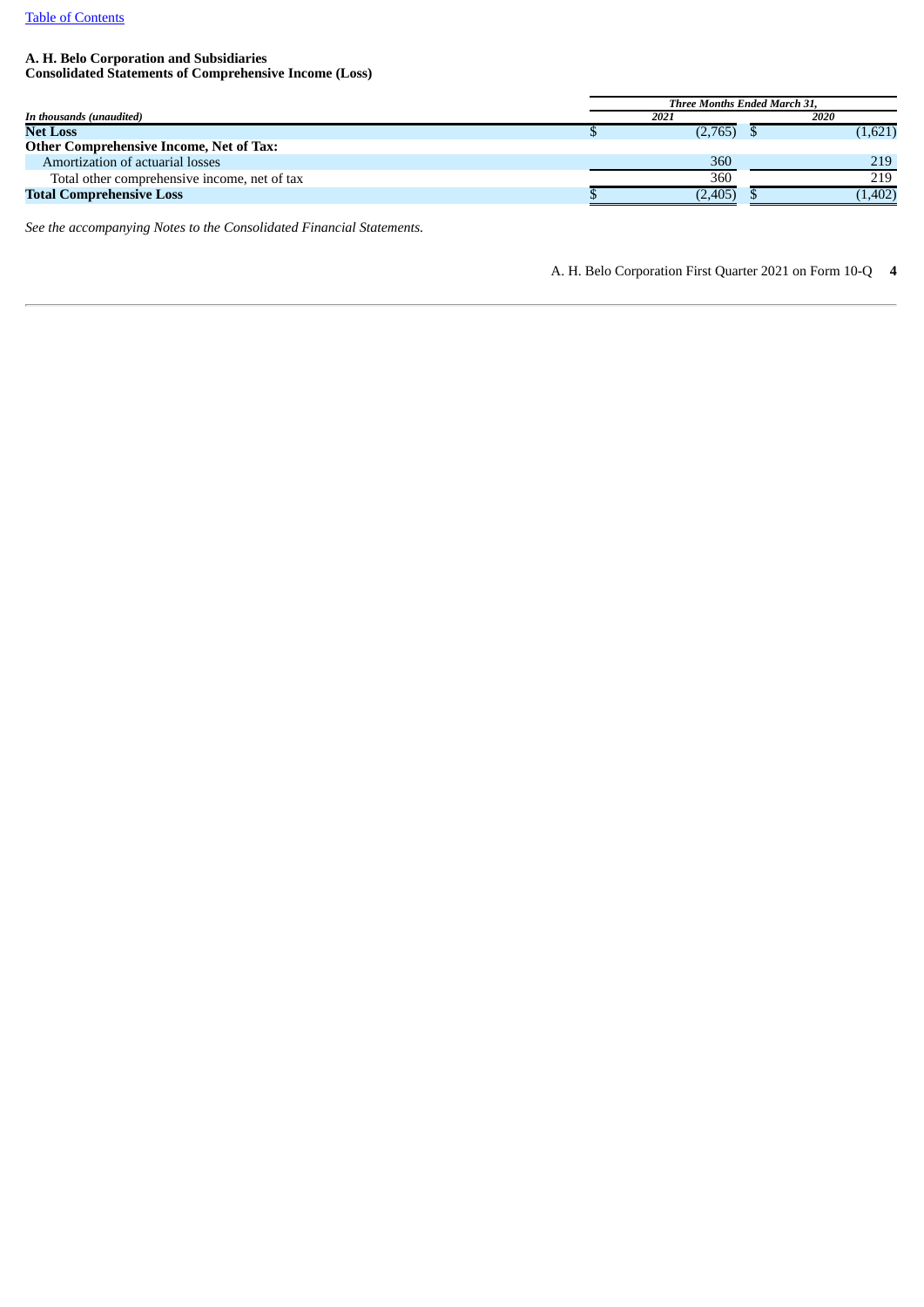## **A. H. Belo Corporation and Subsidiaries**

**Consolidated Balance Sheets**

|                                                                                                  | March 31,<br>2021 |                         | December 31,<br>2020 |
|--------------------------------------------------------------------------------------------------|-------------------|-------------------------|----------------------|
| In thousands, except share amounts (unaudited)<br><b>Assets</b>                                  |                   |                         |                      |
| Current assets:                                                                                  |                   |                         |                      |
| Cash and cash equivalents                                                                        | \$<br>38,132      | \$                      | 42,015               |
| Accounts receivable (net of allowance of \$863 and \$712 at March 31, 2021                       |                   |                         |                      |
| and December 31, 2020, respectively)                                                             | 15,503            |                         | 16,562               |
| Notes receivable                                                                                 | 22,775            |                         | 22,775               |
| Inventories                                                                                      | 2,366             |                         | 1,974                |
| Prepaids and other current assets                                                                | 6,312             |                         | 4,780                |
| Total current assets                                                                             | 85,088            |                         | 88,106               |
| Property, plant and equipment, at cost                                                           | 312,578           |                         | 312,532              |
| Less accumulated depreciation                                                                    | (301, 646)        |                         | (300, 573)           |
| Property, plant and equipment, net                                                               | 10,932            |                         | 11,959               |
| Operating lease right-of-use assets                                                              | 19,764            |                         | 20,406               |
| Intangible assets, net                                                                           |                   |                         | 64                   |
| Deferred income taxes, net                                                                       | 91                |                         | 76                   |
| Other assets                                                                                     | 2,213             |                         | 2,604                |
| <b>Total assets</b>                                                                              | \$<br>118,088     | $\overline{\mathbb{S}}$ | 123,215              |
| <b>Liabilities and Shareholders' Equity</b>                                                      |                   |                         |                      |
| Current liabilities:                                                                             |                   |                         |                      |
| Accounts payable                                                                                 | \$<br>7,381       | \$                      | 7,759                |
| Accrued compensation and benefits                                                                | 5,557             |                         | 5,754                |
| Other accrued expense                                                                            | 4,967             |                         | 5,075                |
| <b>Contract liabilities</b>                                                                      | 13,760            |                         | 12,896               |
| Total current liabilities                                                                        | 31,665            |                         | 31,484               |
| Long-term pension liabilities                                                                    | 17,119            |                         | 18,520               |
| Long-term operating lease liabilities                                                            | 21,216            |                         | 21,890               |
| Other post-employment benefits                                                                   | 1,360             |                         | 1,372                |
| Other liabilities                                                                                | 3,581             |                         | 3,541                |
| <b>Total liabilities</b>                                                                         | 74,941            |                         | 76,807               |
| Shareholders' equity:                                                                            |                   |                         |                      |
| Preferred stock, \$0.01 par value; Authorized 2,000,000 shares; none issued                      |                   |                         |                      |
| Common stock, \$0.01 par value; Authorized 125,000,000 shares                                    |                   |                         |                      |
| Series A: issued 20,855,280 and 20,855,200 shares at March 31, 2021                              |                   |                         |                      |
| and December 31, 2020, respectively                                                              | 209               |                         | 209                  |
| Series B: issued 2,469,003 and 2,469,083 shares at March 31, 2021                                |                   |                         |                      |
| and December 31, 2020, respectively                                                              | 24                |                         | 24                   |
| Treasury stock, Series A, at cost; 1,913,860 shares held at March 31, 2021 and December 31, 2020 | (13, 443)         |                         | (13, 443)            |
| Additional paid-in capital                                                                       | 494,389           |                         | 494,389              |
| Accumulated other comprehensive loss                                                             | (32, 108)         |                         | (32, 468)            |
| Accumulated deficit                                                                              | (405, 924)        |                         | (402, 303)           |
| Total shareholders' equity                                                                       | 43,147            |                         | 46,408               |
| Total liabilities and shareholders' equity                                                       | \$<br>118,088     | \$                      | 123,215              |

*See the accompanying Notes to the Consolidated Financial Statements.*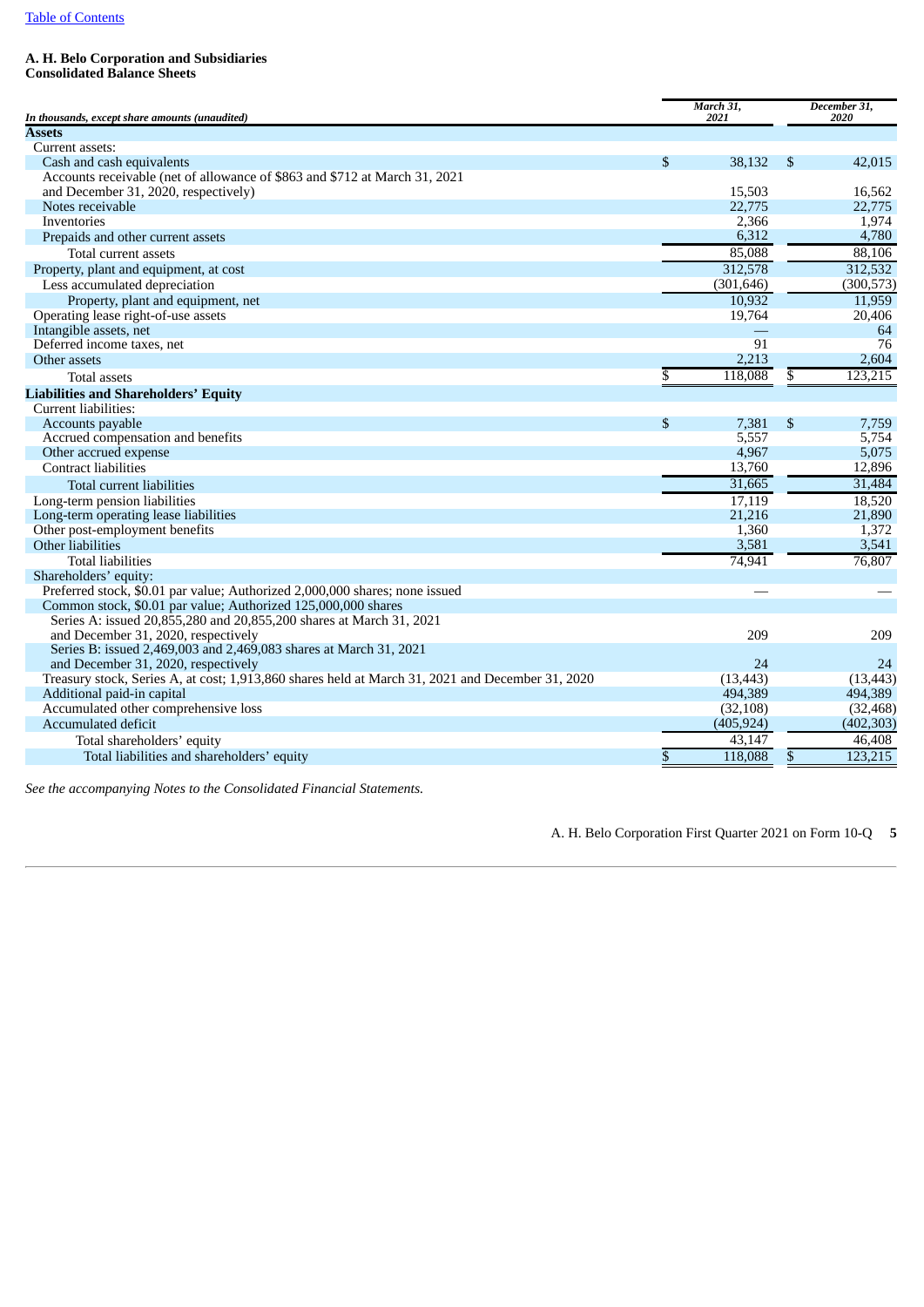# **A. H. Belo Corporation and Subsidiaries Consolidated Statements of Shareholders' Equity**

|                                                   |                                  |                           |               | Three Months Ended March 31, 2021 and 2020 |                                  |           |                                               |                        |         |
|---------------------------------------------------|----------------------------------|---------------------------|---------------|--------------------------------------------|----------------------------------|-----------|-----------------------------------------------|------------------------|---------|
|                                                   |                                  | <b>Common Stock</b>       |               |                                            | <b>Treasury Stock</b>            |           |                                               |                        |         |
| In thousands, except share amounts<br>(unaudited) | <b>Shares</b><br><b>Series A</b> | Shares<br><b>Series B</b> | <b>Amount</b> | <b>Additional</b><br>Paid-in<br>Capital    | <b>Shares</b><br><b>Series A</b> | Amount    | Accumulated<br>Other<br>Comprehensive<br>Loss | Accumulated<br>Deficit | Total   |
| Balance at December 31, 2019                      | 20,854,975                       | 2,469,308                 | 233           | 494,389                                    | (1,913,860)                      | (13, 443) | (32, 294)                                     | (391, 148)             | 57,737  |
| Net loss                                          |                                  |                           |               |                                            |                                  |           |                                               | (1,621)                | (1,621) |
| Other comprehensive income                        |                                  |                           |               | __                                         |                                  | –         | 219                                           |                        | 219     |
| Conversion of Series B to Series A                | 225                              | (225)                     |               |                                            |                                  |           |                                               |                        |         |
| Dividends declared (\$0.08 per share)             |                                  |                           |               |                                            |                                  |           |                                               | (1,713)                | (1,713) |
| Balance at March 31, 2020                         | 20,855,200                       | 2,469,083                 | 233           | 494,389                                    | (1,913,860)                      | (13, 443) | (32,075)                                      | (394,482)              | 54,622  |
| Balance at December 31, 2020                      | 20.855.200                       | 2,469,083                 | 233           | 494,389                                    | (1,913,860)                      | (13, 443) | (32, 468)                                     | (402, 303)             | 46,408  |
| Net loss                                          |                                  |                           |               |                                            |                                  |           |                                               | (2,765)                | (2,765) |
| Other comprehensive income                        |                                  |                           |               |                                            |                                  |           | 360                                           |                        | 360     |
| Conversion of Series B to Series A                | 80                               | (80)                      |               |                                            |                                  |           |                                               |                        |         |
| Dividends declared (\$0.04 per share)             |                                  |                           |               |                                            |                                  |           |                                               | (856)                  | (856)   |
| Balance at March 31, 2021                         | 20.855.280                       | 2,469,003                 | 233           | 494,389                                    | (1,913,860)                      | (13, 443) | (32, 108)                                     | (405, 924)             | 43,147  |

*See the accompanying Notes to the Consolidated Financial Statements.*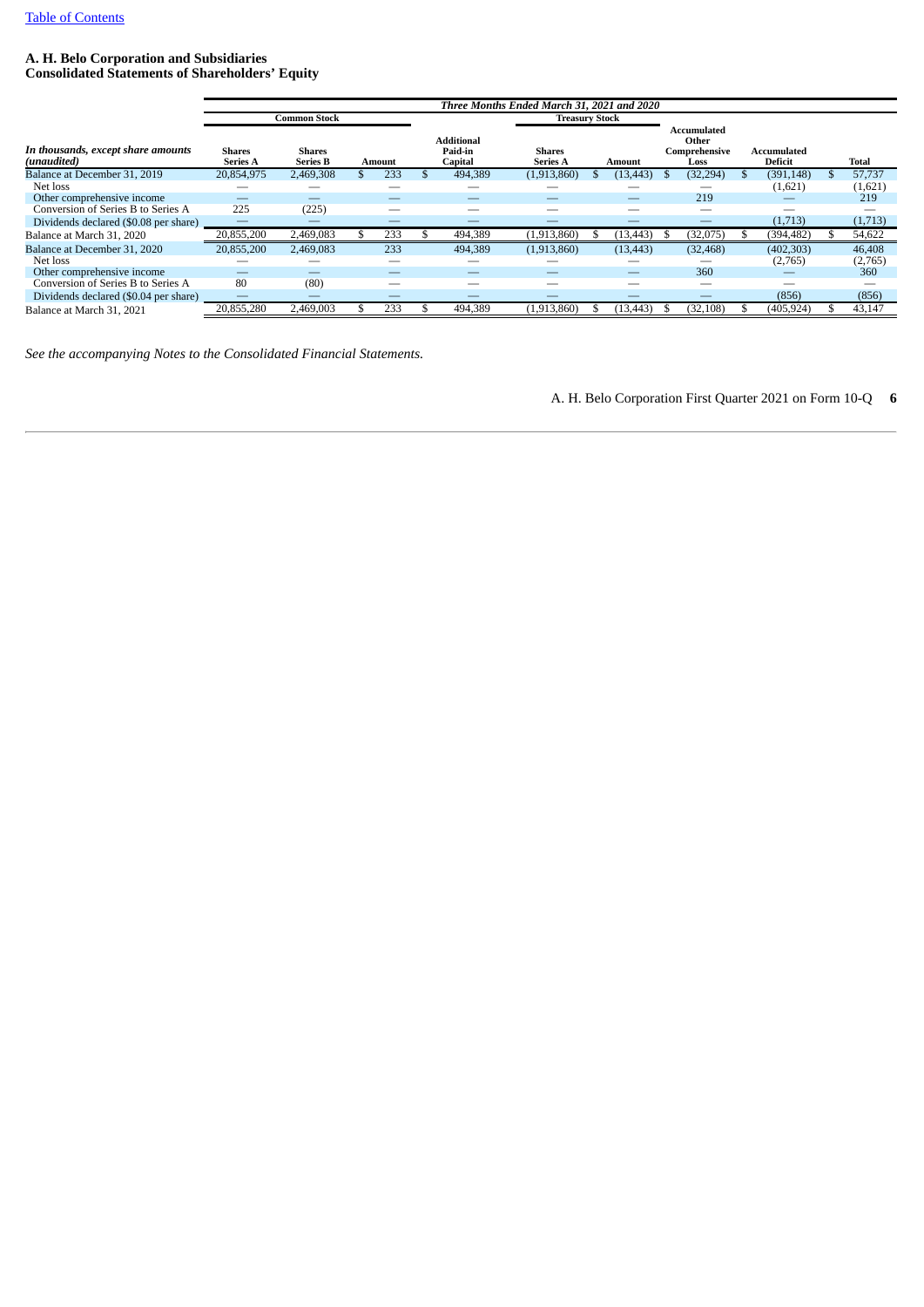# **A. H. Belo Corporation and Subsidiaries**

**Consolidated Statements of Cash Flows**

|                                                                              | Three Months Ended March 31, |     |          |  |  |
|------------------------------------------------------------------------------|------------------------------|-----|----------|--|--|
| In thousands (unaudited)                                                     | 2021                         |     | 2020     |  |  |
| <b>Operating Activities</b>                                                  |                              |     |          |  |  |
| Net loss                                                                     | \$<br>(2,765)                | -\$ | (1,621)  |  |  |
| Adjustments to reconcile net loss to net cash used for operating activities: |                              |     |          |  |  |
| Depreciation and amortization                                                | 1,138                        |     | 1,829    |  |  |
| Net periodic pension and other post-employment benefit                       | (1,035)                      |     | (1, 154) |  |  |
| Bad debt expense                                                             | 211                          |     | 296      |  |  |
| Deferred income taxes                                                        | (15)                         |     | 14       |  |  |
| Gain on sale/disposal of assets, net                                         | (1)                          |     | (5)      |  |  |
| Loss on investment related activity                                          |                              |     | 18       |  |  |
| Changes in working capital and other operating assets and liabilities:       |                              |     |          |  |  |
| Accounts receivable                                                          | 848                          |     | 3,199    |  |  |
| Inventories, prepaids and other current assets                               | (1, 924)                     |     | (4, 189) |  |  |
| Other assets                                                                 | 391                          |     | (1)      |  |  |
| Accounts payable                                                             | (378)                        |     | (1, 114) |  |  |
| Compensation and benefit obligations                                         | (197)                        |     | (2, 112) |  |  |
| Other accrued expenses                                                       | 16                           |     | 78       |  |  |
| Contract liabilities                                                         | 864                          |     | 2,185    |  |  |
| Other post-employment benefits                                               | (18)                         |     | (17)     |  |  |
| Net cash used for operating activities                                       | (2,865)                      |     | (2, 594) |  |  |
| <b>Investing Activities</b>                                                  |                              |     |          |  |  |
| Purchases of assets                                                          | (163)                        |     | (390)    |  |  |
| Sales of assets                                                              |                              |     |          |  |  |
| Net cash used for investing activities                                       | (162)                        |     | (385)    |  |  |
| <b>Financing Activities</b>                                                  |                              |     |          |  |  |
| Dividends paid                                                               | (856)                        |     | (1,713)  |  |  |
| Net cash used for financing activities                                       | (856)                        |     | (1,713)  |  |  |
| Net decrease in cash and cash equivalents                                    | (3,883)                      |     | (4,692)  |  |  |
| Cash and cash equivalents, beginning of period                               | 42,015                       |     | 48,626   |  |  |
|                                                                              |                              |     |          |  |  |
| Cash and cash equivalents, end of period                                     | 38,132                       | \$  | 43,934   |  |  |
| <b>Supplemental Disclosures</b>                                              |                              |     |          |  |  |
| Income tax paid, net                                                         | \$<br>8                      | -\$ | 5        |  |  |
| Noncash investing and financing activities:                                  |                              |     |          |  |  |
| Dividends payable                                                            | 856                          |     | 1,713    |  |  |

*See the accompanying Notes to the Consolidated Financial Statements.*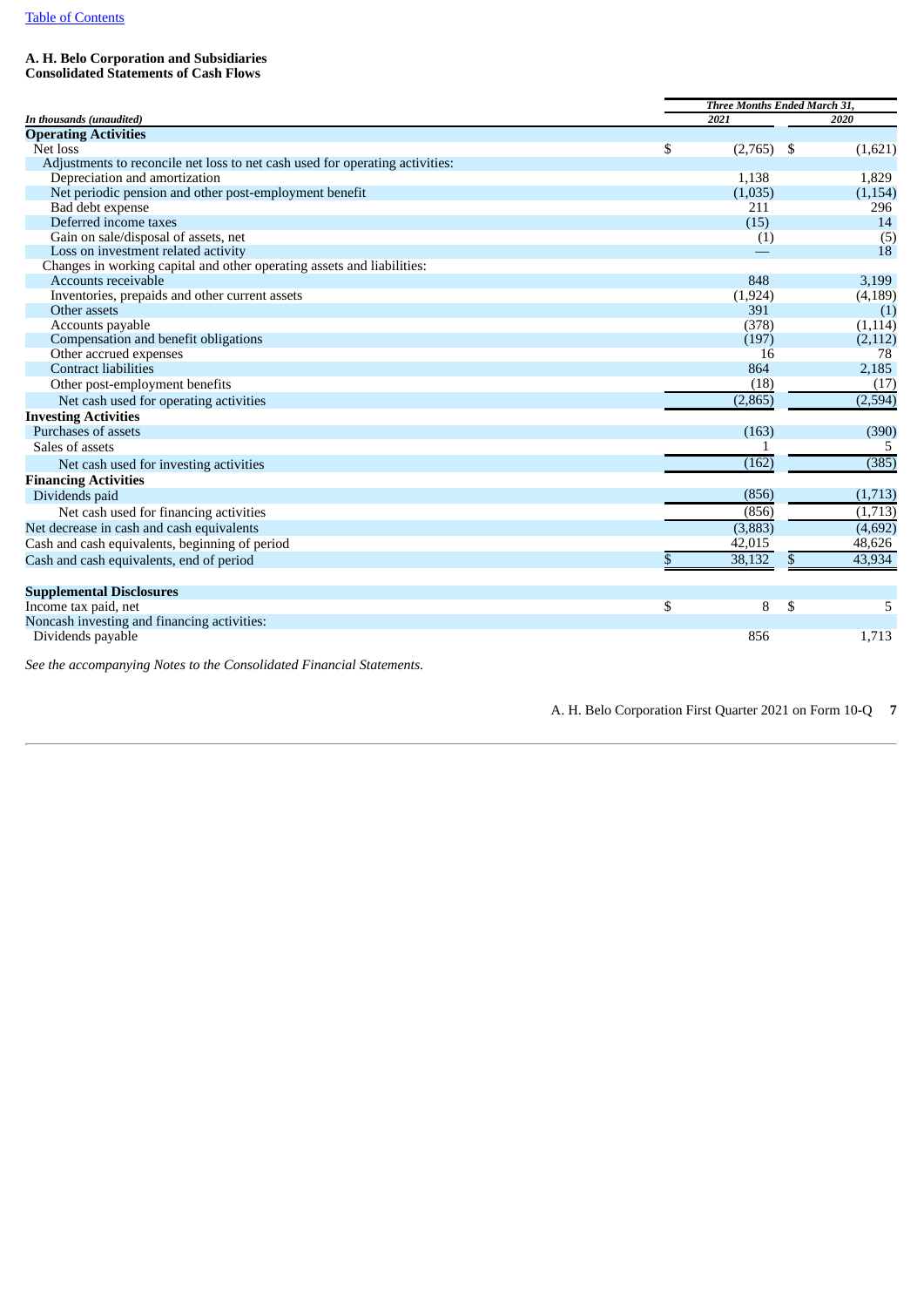### **A. H. Belo Corporation and Subsidiaries Notes to the Consolidated Financial Statements**

# **Note 1: Basis of Presentation and Recently Issued Accounting Standards**

**Description of Business.** A. H. Belo Corporation and subsidiaries are referred to collectively herein as "A. H. Belo" or the "Company." The Company, headquartered in Dallas, Texas, is the leading local news and information publishing company in Texas. The Company has a growing presence in emerging media and digital marketing, and maintains capabilities related to commercial printing, distribution and direct mail. A. H. Belo delivers news and information in innovative ways to a broad range of audiences with diverse interests and lifestyles.

The Company publishes *The Dallas Morning News* (*www.dallasnews.com*), Texas' leading newspaper and winner of nine Pulitzer Prizes, and various niche publications targeting specific audiences. Its newspaper operations also provide commercial printing and distribution services to several large national newspapers. In addition, the Company has the capabilities of a full-service strategy, creative and media agency that focuses on strategic and digital marketing, and data intelligence that provide a measurable return on investment to its clients.

**COVID-19 Pandemic.** Currently, the rapid spread of coronavirus (COVID-19 pandemic) globally has resulted in increased travel restrictions, and disruption and shutdown of businesses. The outbreak and any preventative or protective actions that the Company has taken and may continue to take, or may be imposed on the Company by governmental intervention, in respect of the pandemic may result in a period of disruption to the Company's financial reporting capabilities, its printing operations, and its operations generally. COVID-19 is impacting, and may continue to impact, the Company's customers, distribution partners, advertisers, production facilities, and third parties, and could result in additional loss of advertising revenue or supply chain disruption. The Company has been following the recommendations of local government and health authorities to minimize exposure risk for employees, including the temporary closure of some of the Company's offices and having employees work remotely. Employees, including financial reporting staff, have been working remotely since on or about March 10, 2020, even as the stay-at-home orders were lifted in Texas. If the pandemic were to affect a significant number of the workforce employed in printing operations, the Company may experience delays or be unable to produce, print and deliver its publications and other third-party print publications on a timely basis. The extent to which the coronavirus impacts the Company's results will depend on future developments, which are highly uncertain and include the actions taken by governments and private businesses to contain the coronavirus. The coronavirus is likely to continue to have an adverse impact on the Company's business, results of operations and financial condition at least for the near term.

Media was designated an essential business, therefore the Company's operations have continued throughout the pandemic. The Company is experiencing an increase in digital subscriptions, which currently does not offset the loss of advertising revenue. On April 6, 2020, the Company announced that it was taking several actions in response to the financial impact of COVID-19. The Company reduced operating and capital expenditures, and lowered the quarterly dividend rate to \$0.04 per share for dividends declared. Beginning with the 2020 annual meeting of shareholders, the board of directors' compensation was reduced and the board was reduced in size by two. In addition, employees' base compensation was reduced Company-wide, and the annual bonus tied to financial metrics for eligible employees was not achieved. In August 2020, the Company began to restore base salaries and by October, the Company restored base salaries prospectively for all employees, with the exception of the executive officers that report to the Chief Executive Officer. The executive officers' base salaries were restored effective January 1, 2021. The Company continues to evaluate the future material impacts on its consolidated financial statements that may result from the actions taken by the Company and its customers in respect of the pandemic.

**Basis of Presentation.** The interim consolidated financial statements included herein are unaudited; however, they include adjustments of a normal recurring nature which, in the Company's opinion, are necessary to present fairly the consolidated financial information as of and for the periods indicated in conformity with accounting principles generally accepted in the United States of America ("GAAP") applicable to interim periods. All intercompany balances and transactions have been eliminated in consolidation. The Company consolidates its majority owned subsidiaries over which the Company exercises control. These financial statements should be read in conjunction with the consolidated financial statements and notes thereto included in the Company's Annual Report on Form 10-K for the fiscal year ended December 31, 2020. All dollar amounts presented herein, except share and per share amounts, are in thousands, unless the context indicates otherwise.

**Use of Estimates.** The preparation of financial statements in conformity with GAAP requires management to make estimates and assumptions that affect (i) the reported amounts of assets and liabilities, (ii) the disclosure of contingent assets and liabilities known to exist as of the date the financial statements are published, and (iii) the reported amount of net operating revenues and expenses recognized during the periods presented. Adjustments made with respect to the use of estimates often relate to improved information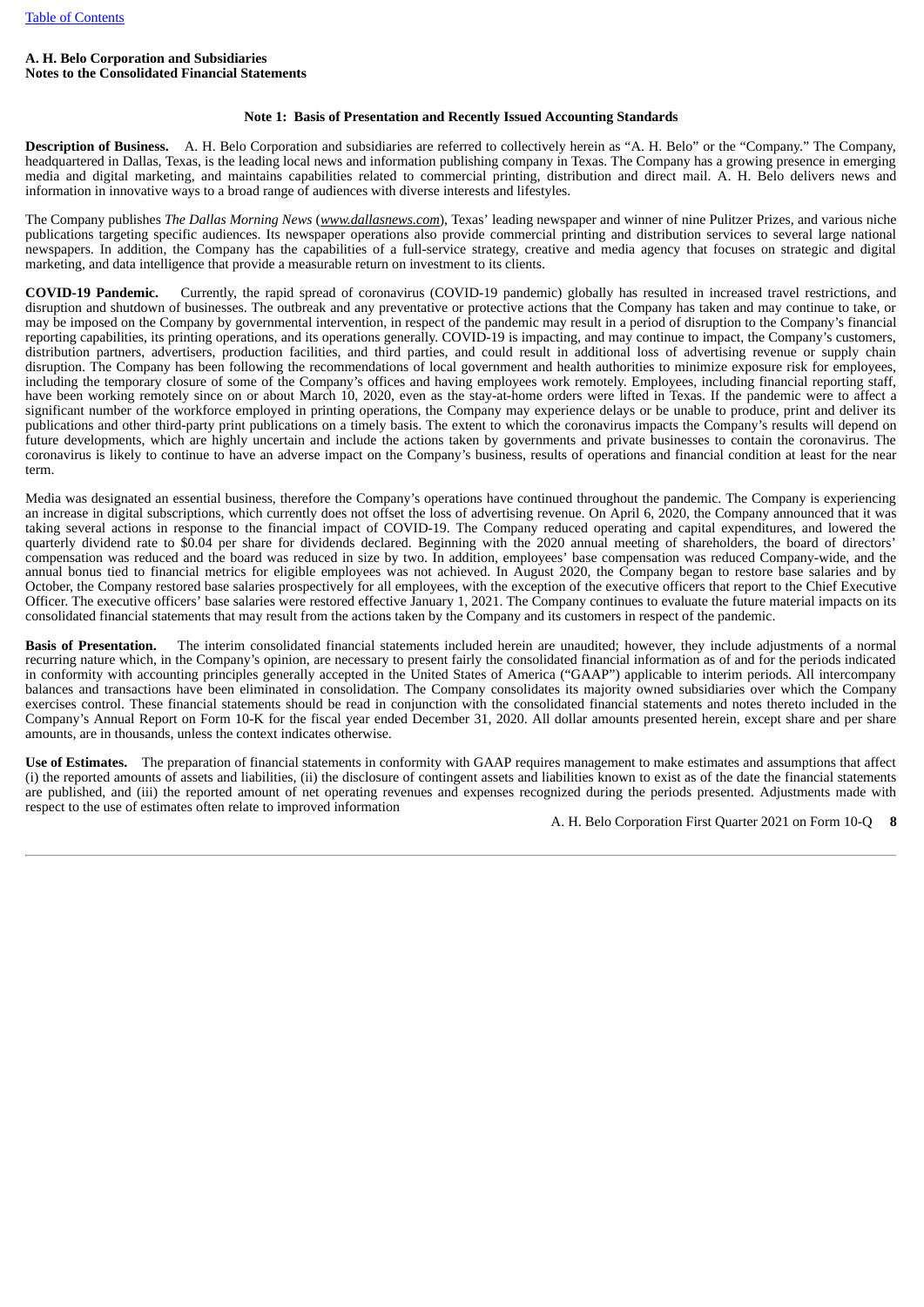#### Table of [Contents](#page-1-0)

not previously available. Uncertainties with respect to such estimates and assumptions are inherent in the preparation of financial statements; accordingly, actual results could differ from these estimates.

The COVID-19 pandemic has caused increased uncertainty in management's estimates and assumptions affecting these interim consolidated financial statements. Areas where significant estimates are used include pension and other post-employment benefit obligation assumptions, income taxes, leases, self-insured liabilities, and long-lived assets impairment review.

**Segment Presentation.** Based on the Company's structure and organizational chart, the Company's chief operating decision-maker (the "CODM") is its Chief Executive Officer, Robert W. Decherd. Based on how the Company's CODM makes decisions about allocating resources and assessing performance, the Company determined it has one reportable segment.

**New Accounting Pronouncements.** The Financial Accounting Standards Board ("FASB") issued the following accounting pronouncements and guidance, which may be applicable to the Company but have not yet become effective.

In June 2016, the FASB issued Accounting Standards Update ("ASU") 2016-13 – *Financial Instruments – Credit Losses (Topic 326): Measurement of Credit Losses on Financial Instruments.* This update requires financial assets measured at amortized cost basis to be presented at the net amount expected to be collected. The measurement of expected credit losses is based on relevant information about past events, including historical experience, current conditions, and reasonable and supportable forecasts that affect the collectibility of the reported amount. Since June 2016, the FASB issued clarifying updates to the new standard including changing the effective date for smaller reporting companies. The guidance will be effective for fiscal years beginning after December 15, 2022, and interim periods within those fiscal years. Early adoption is permitted. The Company is currently evaluating the requirements of this update and has not yet determined its impact on the Company's consolidated financial statements.

#### **Note 2: Revenue**

#### **Revenue Recognition**

Revenue is recognized when obligations under the terms of a contract with our customer are satisfied. This occurs when control of the promised goods or services is transferred to our customers, in an amount that reflects the consideration the Company expects to be entitled to in exchange for those goods or services, typically at contract price or determined by stand-alone selling price. The Company has an estimated allowance for credits, refunds and similar obligations. Sales tax collected concurrent with revenue-producing activities are excluded from revenue.

Accounts receivable are reported net of a valuation reserve that represents an estimate of amounts considered uncollectible. The Company estimates the allowance for doubtful accounts based on historical write-off experience and the Company's knowledge of the customers' ability to pay amounts due. Accounts are written-off after all collection efforts fail; generally, after one year has expired. Expense for such uncollectible amounts is included in other production, distribution and operating costs. Credit terms are customary.

The table below sets forth revenue disaggregated by revenue source.

|                                            | Three Months Ended March 31, |    |        |  |  |
|--------------------------------------------|------------------------------|----|--------|--|--|
|                                            | 2021                         |    | 2020   |  |  |
| <b>Advertising and Marketing Services</b>  |                              |    |        |  |  |
| Print advertising                          | \$<br>11,226                 | \$ | 12,799 |  |  |
| Digital advertising and marketing services | 5,543                        |    | 6,528  |  |  |
| Total                                      | 16,769                       |    | 19,327 |  |  |
|                                            |                              |    |        |  |  |
| <b>Circulation</b>                         |                              |    |        |  |  |
| Print circulation                          | \$<br>13,976                 | \$ | 15,017 |  |  |
| Digital circulation                        | 2,046                        |    | 1,397  |  |  |
| <b>Total</b>                               | 16,022                       |    | 16,414 |  |  |
|                                            |                              |    |        |  |  |
| <b>Printing, Distribution and Other</b>    | \$<br>4.024                  | \$ | 4,602  |  |  |
|                                            |                              |    |        |  |  |
| <b>Total Revenue</b>                       | 36,815                       |    | 40,343 |  |  |
|                                            |                              |    |        |  |  |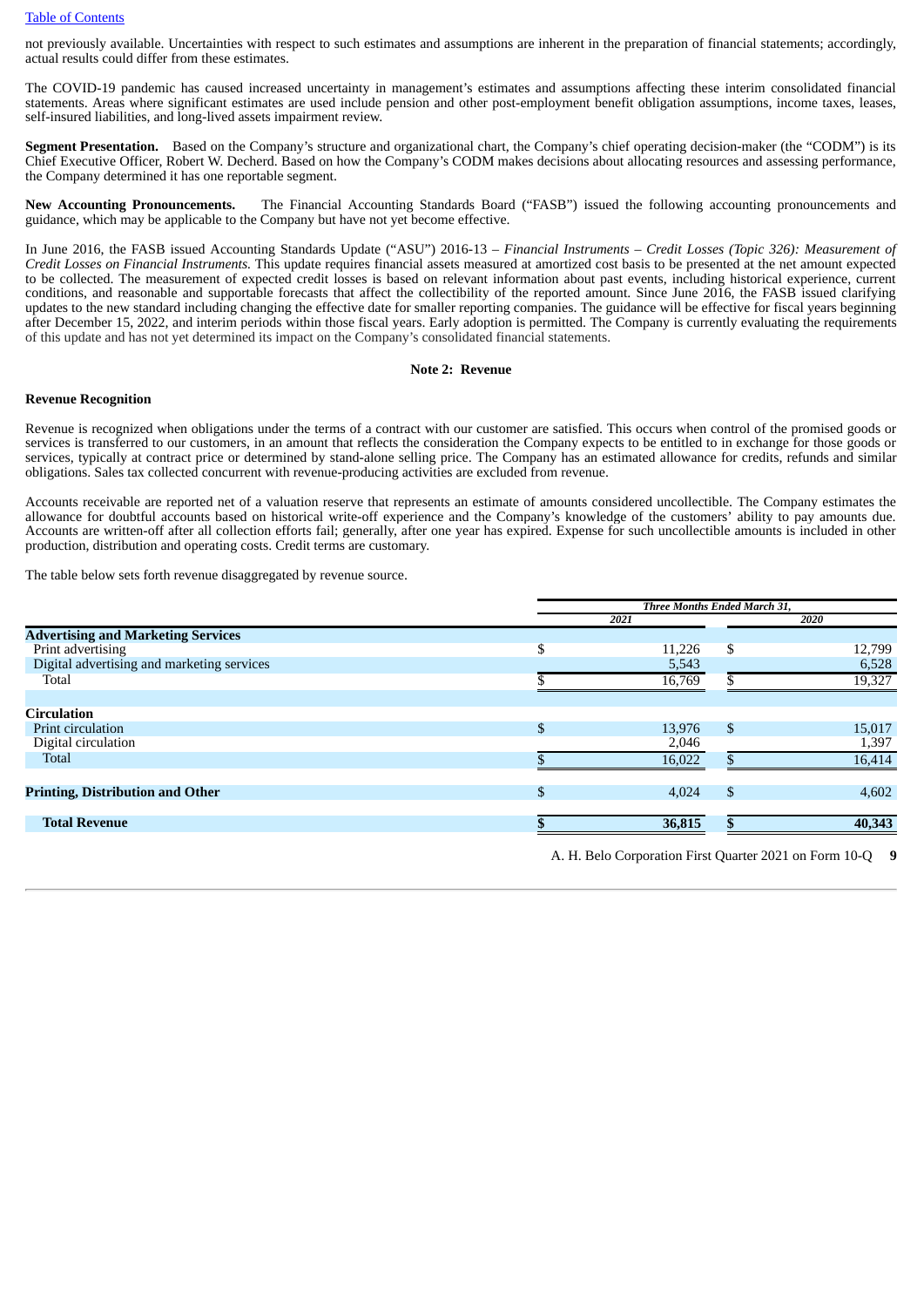# **Advertising and Marketing Services**

Print advertising revenue represents sales of advertising space within the Company's core and niche newspapers, as well as preprinted advertisements inserted into the Company's core newspapers and niche publications or distributed to non-subscribers through the mail.

Digital advertising and marketing services revenue consists of strategic marketing management, consulting, creative services, targeted and multi-channel (programmatic) advertising placed on third-party websites, digital sales of banner, classified and native advertisements on the Company's news and entertainment-related websites and mobile apps, social media management, search optimization, direct mail and the sale of promotional materials.

Advertising and marketing services revenue is primarily recognized at a point in time when the ad or service is complete and delivered, based on the customers' contract price. Barter advertising transactions are recognized at estimated fair value based on the negotiated contract price and the range of prices for similar advertising from customers unrelated to the barter transaction. The Company expenses barter costs as incurred, which is independent from the timing of revenue recognition. In addition, certain digital advertising revenue related to website access is recognized over time, based on the customers' monthly rate. The Company typically extends credit to advertising and marketing services customers, although for certain advertising campaigns the customer may pay in advance.

For ads placed on certain third-party websites, the Company must evaluate whether it is acting as the principal, where revenue is reported on a gross basis, or acting as the agent, where revenue is reported on a net basis. Generally, the Company reports advertising revenue for ads placed on third-party websites on a net basis, meaning the amount recorded to revenue is the amount billed to the customer net of amounts paid to the publisher of the third-party website. The Company is acting as the agent because the publisher controls the advertising inventory.

#### **Circulation**

Print circulation revenue is generated primarily by selling home delivery subscriptions, including premium publications, and from single copy sales to nonsubscribers. Home delivery revenue is recognized over the subscription period based on the days of actual delivery over the total subscription days and single copy revenue is recognized at a point in time when the paper is purchased. Revenue is directly reduced for any non-payment for the grace period of home delivery subscriptions where the Company recorded revenue for newspapers delivered after a subscription expired.

Digital circulation revenue is generated by digital-only subscriptions and is recognized over the subscription period based on daily or monthly access to the content in the subscription period.

Payment of circulation fees is typically received in advance and deferred over the subscription period.

#### **Printing, Distribution and Other**

Printing, distribution and other revenue is primarily generated from printing and distribution of other newspapers, as well as production of preprinted advertisements for other newspapers. Printing, distribution and other revenue is recognized at a point in time when the product or service is delivered. The Company typically extends credit to printing and distribution customers.

#### **Deferred Revenue**

Deferred revenue is recorded when cash payments are received in advance of the Company's performance, including amounts which are refundable. The Company's primary sources of deferred revenue are from circulation subscriptions and advertising paid in advance of the service provided. These up-front payments are recorded upon receipt as contract liabilities in the Consolidated Balance Sheets and the revenue is recognized when the Company's obligations under the terms of the contract are satisfied. In the three months ended March 31, 2021, the Company recognized \$7,199 of revenue that was included in the contract liabilities balance as of December 31, 2020. The Company typically recognizes deferred revenue within 1 to 12 months.

#### **Practical Expedients and Exemptions**

The Company generally expenses sales commissions and circulation acquisition costs when incurred because the amortization period would have been one year or less. These costs are recorded within employee compensation and benefits expense and other production, distribution and operating costs expense, respectively.

<span id="page-9-0"></span>The Company does not disclose the value of unsatisfied performance obligations for contracts with an original expected length of one year or less and contracts for which revenue is recognized at the amount invoiced for services performed.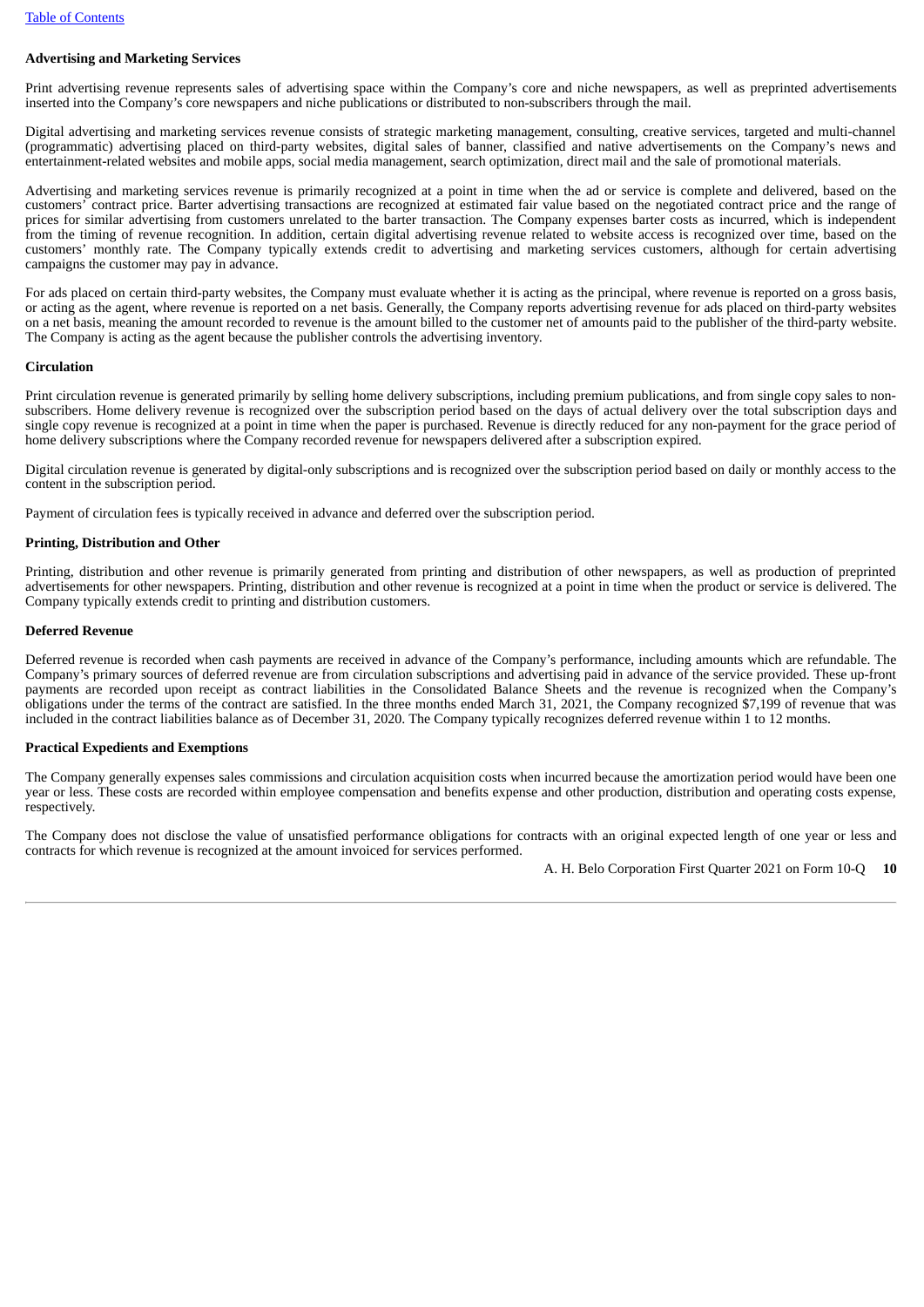#### **Note 3: Leases**

#### **Lease Accounting**

The Company has various operating leases primarily for office space and other distribution centers, some of which include escalating lease payments and options to extend or terminate the lease. The Company's leases have remaining terms of less than 1 year to 13 years. The Company determines if a contract is a lease at the inception of the arrangement.

Operating lease right-of-use assets and liabilities are recognized at commencement date of lease agreements greater than one year based on the present value of lease payments over the lease term. In determining the present value of lease payments, the implicit rate was not readily determinable in the Company's lease agreements. Therefore, the Company used an estimated secured incremental borrowing rate, based on the Company's credit rating, adjusted for the weighted average term of each lease. Lease expense is recognized on a straight-line basis over the lease term and variable lease costs are expensed as incurred. For leases with terms of 12 months or less, no asset or liability is recorded and lease expense is recognized on a straight-line basis over the lease term. The exercise of lease renewal options are at the Company's sole discretion and options are recognized when it is reasonably certain the Company will exercise the option. The recognized right-of-use assets and lease liabilities as calculated do not assume renewal options. The Company does not have lease agreements with residual value guarantees, sale leaseback terms or material restrictive covenants. Additionally, the Company does not separately identify lease and nonlease components, such as maintenance costs.

The Company subleases office space to the Denton Publishing Company and, beginning in the fourth quarter of 2020, office space in Dallas, Texas both with a remaining lease term of approximately three years. Additionally, the Company has various subleases with distributors, for distribution center space, with varying remaining lease terms of less than one year to two years and are cancellable with notice by either party. Sublease income is included in printing, distribution and other revenue in the Consolidated Statements of Operations. As of March 31, 2021, sublease income is expected to approximate \$570 for the remainder of 2021, \$550 in 2022, and \$320 in 2023.

As of March 31, 2021, the Company did not have any significant operating leases that have not yet commenced.

The table below sets forth supplemental Consolidated Balance Sheet information for the Company's leases.

|                                               | <b>Classification</b>                    | March 31, 2021   | December 31, 2020 |
|-----------------------------------------------|------------------------------------------|------------------|-------------------|
| <b>Assets</b>                                 |                                          |                  |                   |
| Operating                                     | Operating lease right-of-use<br>assets   | 19,764 \$        | 20,406            |
| <b>Liabilities</b>                            |                                          |                  |                   |
| <b>Operating</b>                              |                                          |                  |                   |
| Current                                       | Other accrued expense                    | \$<br>$2,330$ \$ | 2,306             |
| Noncurrent                                    | Long-term operating lease<br>liabilities | 21,216           | 21,890            |
| Total lease liabilities                       |                                          | 23,546           | 24,196            |
|                                               |                                          |                  |                   |
| <b>Lease Term and Discount Rate</b>           |                                          |                  |                   |
| <b>Operating leases</b>                       |                                          |                  |                   |
| Weighted average remaining lease term (years) |                                          | 10.5             | 10.6              |
| Weighted average discount rate (%)            |                                          | 7.4              | 7.4               |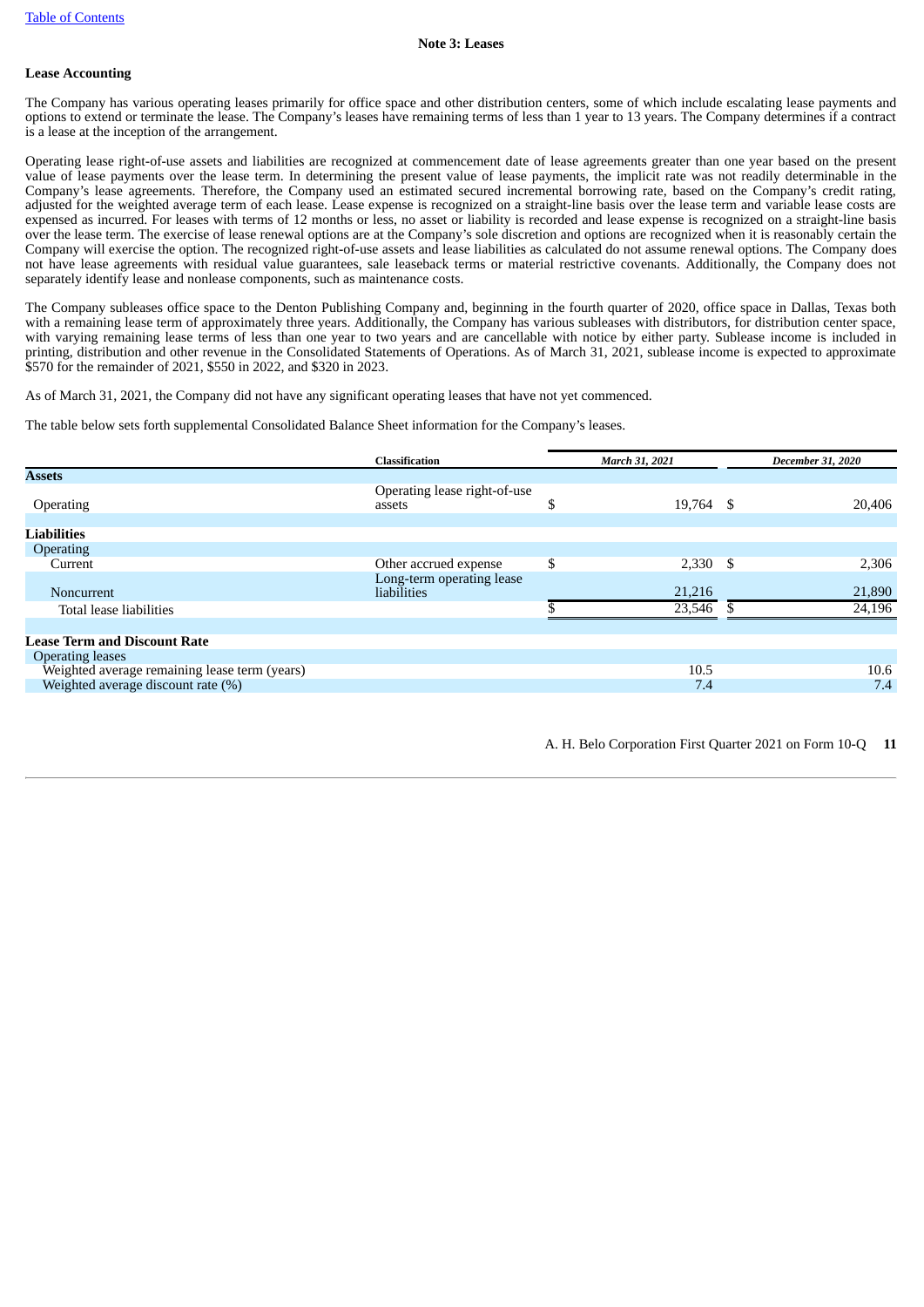#### Table of [Contents](#page-1-0)

The table below sets forth components of lease cost and supplemental cash flow information for the Company's leases.

|                                                                          | Three Months Ended March 31, |       |  |       |  |  |
|--------------------------------------------------------------------------|------------------------------|-------|--|-------|--|--|
|                                                                          |                              | 2021  |  | 2020  |  |  |
| <b>Lease Cost</b>                                                        |                              |       |  |       |  |  |
| Operating lease cost                                                     |                              | 1,075 |  | 1,046 |  |  |
| Short-term lease cost                                                    |                              | 4     |  |       |  |  |
| Variable lease cost                                                      |                              | 179   |  | 138   |  |  |
| Sublease income                                                          |                              | (237) |  | (195) |  |  |
| Total lease cost                                                         |                              | 1.021 |  | 993   |  |  |
|                                                                          |                              |       |  |       |  |  |
| <b>Supplemental Cash Flow Information</b>                                |                              |       |  |       |  |  |
| Cash paid for operating leases included in operating activities          |                              | 1,075 |  | 1,017 |  |  |
| Right-of-use assets obtained in exchange for operating lease liabilities |                              |       |  | 1,540 |  |  |

The table below sets forth the remaining maturities of the Company's lease liabilities as of March 31, 2021.

| <b>Years Ending December 31,</b> | <b>Operating Leases</b> |
|----------------------------------|-------------------------|
| 2021                             | 2,901                   |
| 2022                             | 4,232                   |
| 2023                             | 3,325                   |
| 2024                             | 2,467                   |
| 2025                             | 2,430                   |
| Thereafter                       | 19,691                  |
| Total lease payments             | 35,046                  |
| Less: imputed interest           | 11,500                  |
| Total lease liabilities          | 23,546                  |

#### **Note 4: Intangible Assets**

The table below sets forth intangible assets as of March 31, 2021 and December 31, 2020.

|                                 | March 31,<br>2020 |         |  | December 31,<br>2020 |
|---------------------------------|-------------------|---------|--|----------------------|
| <b>Intangible Assets</b>        |                   |         |  |                      |
| Cost                            |                   | 2,030   |  | 2,030                |
| <b>Accumulated Amortization</b> |                   | (2,030) |  | (1,966)              |
| Net Carrying Value              |                   |         |  | 64                   |

The intangible assets include \$1,520 of developed technology with an estimated useful life of five years, fully amortized in 2019, and \$510 of customer relationships with estimated useful lives of two years, fully amortized in the first quarter of 2021. Aggregate amortization expense was \$64 for the three months ended March 31, 2021 and 2020.

As of March 31, 2021, the Company performed a review of potential impairment indicators for its long-lived assets, including property, plant and equipment, and right-of-use assets. The Company determined there was no significant decrease in the market value of the long-lived assets or significant change in the extent or manner in which the asset group is being used or in its physical condition as of March 31, 2021, and there was no significant adverse change in legal factors or in the business climate during the period that could affect the value of the asset group. Based upon the review of indicators, the Company believes its long-lived assets continue to be recoverable based upon the estimate of the expected undiscounted cash flows, including the cash flows from ultimate disposition of the assets of the asset group.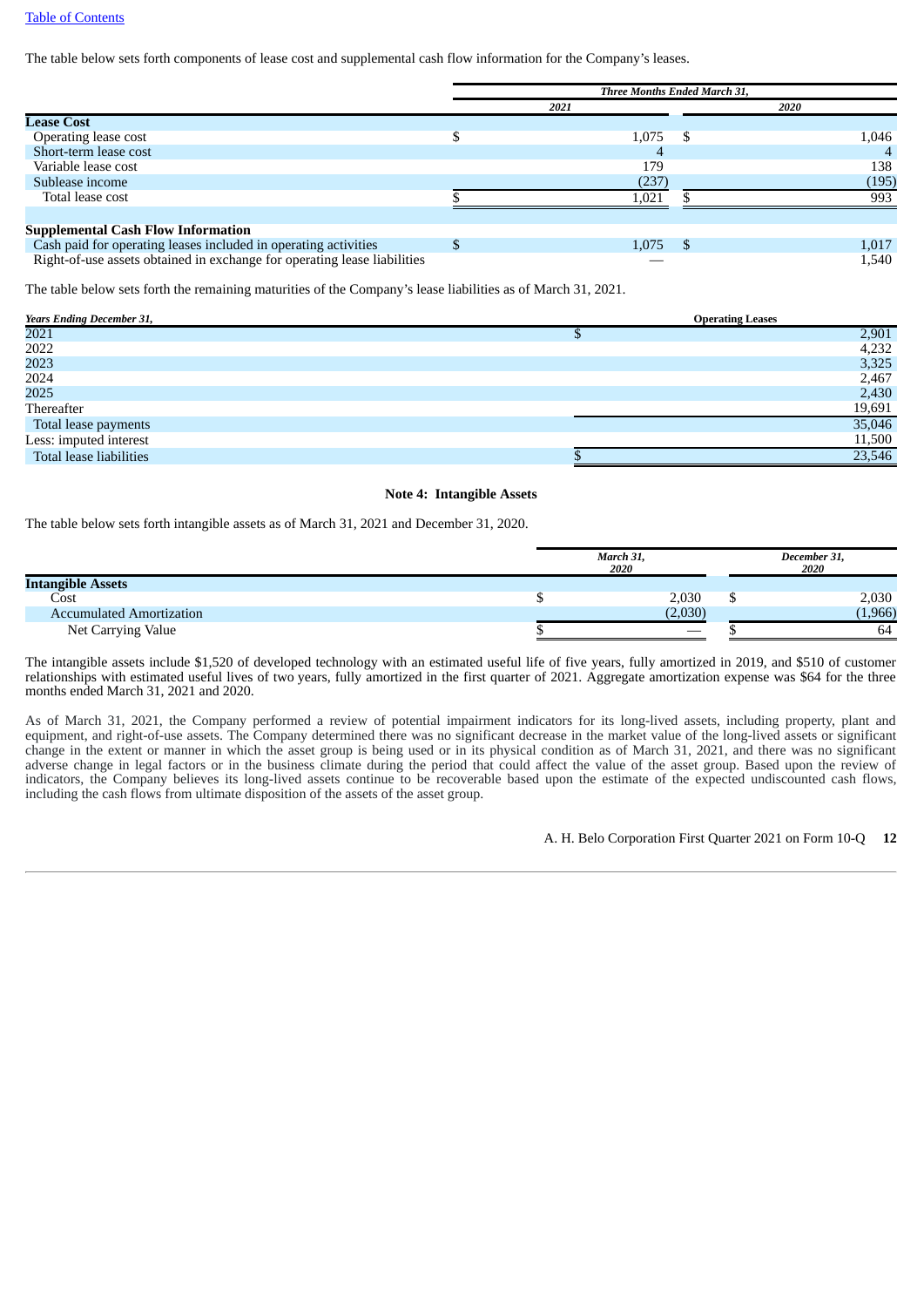#### **Note 5: Income Taxes**

The Company calculated the income tax provision (benefit) for the 2021 and 2020 interim periods using an estimated annual effective tax rate based on its expected annual loss before income taxes, adjusted for permanent differences, which it applied to the year-to-date loss before income taxes and specific events that are discretely recognized as they occur.

The Company recognized income tax provision (benefit) of \$319 and \$(1,787) for the three months ended March 31, 2021 and 2020, respectively. Effective income tax rates were (13.0) percent and 52.4 percent for the three months ended March 31, 2021 and 2020, respectively. The income tax provision for the three months ended March 31, 2021, was due to the effect of the Texas margin tax. The Company expects it is reasonably possible to recognize a tax benefit of approximately \$2,575 within the next six months from the release of a federal uncertain tax reserve, due to the statute lapsing in August 2021.

The income tax benefit for the three months ended March 31, 2020, was due to the recognition of the 2018 net operating loss carryback permitted by the Coronavirus Aid, Relief, and Economic Security Act (the "CARES Act"), partially offset by the effect of the Texas margin tax.

In response to COVID-19, the CARES Act was signed into law in March 2020. The CARES Act provides numerous tax provisions and other stimulus measures, including temporary changes regarding the prior and future utilization of net operating losses, temporary changes to the prior and future limitations on interest deductions, temporary suspension of certain payment requirements for the employer portion of Social Security taxes, technical corrections from prior tax legislation for tax depreciation of certain qualified improvement property, and the creation of certain refundable employee retention credits. The Company has benefited from the temporary five year net operating loss carryback provision and the technical correction for qualified leasehold improvements, which changes 39-year property to 15-year property, eligible for 100 percent tax bonus depreciation. Applying the technical correction to 2018 resulted in reporting additional tax depreciation of \$1,017 and increased the 2018 net operating loss to approximately \$6,829. The loss was carried back against 2014 taxes paid at the federal statutory rate of 35 percent that was previously in effect, resulting in a cash refund of \$2,425, including interest, received in October 2020. The Company also applied the technical correction for qualified leasehold improvements to the 2019 and 2020 tax years, the results of which were reflected in the deferred tax assets and liabilities as of December 31, 2020.

The Consolidated Appropriations Act, 2021, which includes the COVID-related Tax Relief Act of 2020 and the Taxpayer Certainty and Disaster Tax Relief Act of 2020, was passed and signed into law the last week of 2020. Among others, the provisions in this act included items such as guidance on expenses associated with forgiven Paycheck Protection Program loans, business meals deductions, individual tax rebates and unemployment benefits. In addition, the American Rescue Plan Act of 2021, designed to speed up the United States' economic recovery, was passed and signed into law on March 11, 2021. The Company did not avail itself of any of the items contained in these recent acts.

#### **Note 6: Pension and Other Retirement Plans**

**Defined Benefit Plans.** The Company sponsors the A. H. Belo Pension Plans (the "Pension Plans"), which provide benefits to approximately 1,400 current and former employees of the Company. A. H. Belo Pension Plan I provides benefits to certain current and former employees primarily employed with *The Dallas Morning News* or the A. H. Belo corporate offices. A. H. Belo Pension Plan II provides benefits to certain former employees of The Providence Journal Company. This obligation was retained by the Company upon the sale of the newspaper operations of *The Providence Journal*. No additional benefits are accruing under the A. H. Belo Pension Plans, as future benefits were frozen.

No contributions are required to the A. H. Belo Pension Plans in 2021 under the applicable tax and labor laws governing pension plan funding.

#### *Net Periodic Pension Benefit*

The Company's estimates of net periodic pension expense or benefit are based on the expected return on plan assets, interest on the projected benefit obligations and the amortization of actuarial gains and losses that are deferred in accumulated other comprehensive loss. Participation in and accrual of new benefits to participants has been frozen since 2007 and, accordingly, on-going service costs are not a component of net periodic pension expense (benefit).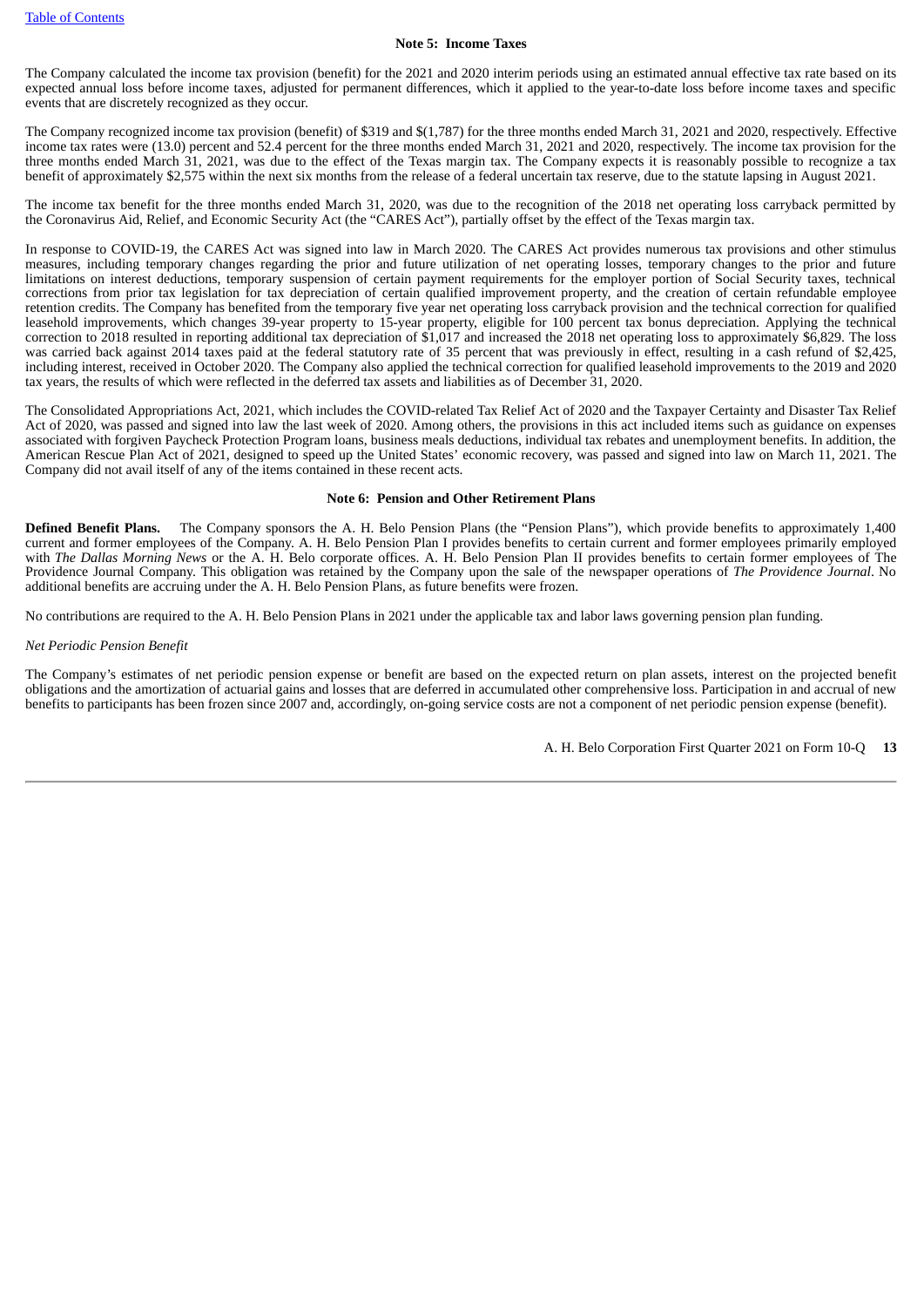The table below sets forth components of net periodic pension benefit, which are included in other income, net in the Consolidated Statements of Operations.

|                                  | <b>Three Months Ended March 31.</b> |         |  |         |  |
|----------------------------------|-------------------------------------|---------|--|---------|--|
|                                  | 2021                                |         |  | 2020    |  |
| Interest cost                    |                                     | 1,174   |  | 1,559   |  |
| Expected return on plans' assets |                                     | (2,574) |  | (2,941) |  |
| Amortization of actuarial loss   |                                     | 361     |  | 220     |  |
| Net periodic pension benefit     |                                     | 1,039   |  | 1,162   |  |

**Defined Contribution Plans.** The A. H. Belo Savings Plan (the "Savings Plan"), a defined contribution 401(k) plan, covers substantially all employees of A. H. Belo. Participants may elect to contribute a portion of their pretax compensation as provided by the Savings Plan and the Internal Revenue Code. Employees can contribute up to 100 percent of their annual eligible compensation less required withholdings and deductions up to statutory limits. The Company provides an ongoing dollar-for-dollar match of eligible employee contributions, up to 1.5 percent of the employees' compensation. Aggregate expense for matching contributions to the Savings Plan was \$220 for the three months ended March 31, 2021 and 2020.

#### **Note 7: Shareholders' Equity**

**Dividends.** On March 4, 2021, the Company's board of directors declared a \$0.04 per share dividend to shareholders of record as of the close of business on May 14, 2021, which is payable on June 4, 2021.

**Outstanding Shares.** The Company had Series A and Series B common stock outstanding of 18,941,420 and 2,469,003, respectively, net of treasury shares at March 31, 2021. At December 31, 2020, the Company had Series A and Series B common stock outstanding of 18,941,340 and 2,469,083, respectively, net of treasury shares.

**Accumulated Other Comprehensive Loss.** Accumulated other comprehensive loss consists of actuarial gains and losses attributable to the A. H. Belo Pension Plans, gains and losses resulting from Pension Plans' amendments and other actuarial experience attributable to other post-employment benefit ("OPEB") plans. The Company records amortization of the components of accumulated other comprehensive loss in other income, net in its Consolidated Statements of Operations. Gains and losses are amortized over the weighted average remaining life expectancy of the OPEB plans and Pension Plans' participants.

The table below sets forth the changes in accumulated other comprehensive loss, net of tax, as presented in the Company's consolidated financial statements.

|                              | <b>Three Months Ended March 31.</b> |                                                                |           |  |               |  |                            |                           |           |               |
|------------------------------|-------------------------------------|----------------------------------------------------------------|-----------|--|---------------|--|----------------------------|---------------------------|-----------|---------------|
|                              |                                     |                                                                | 2021      |  |               |  |                            |                           | 2020      |               |
|                              |                                     | <b>Defined</b><br>Other post-<br>benefit pension<br>employment |           |  |               |  | Defined<br>benefit pension | Other post-<br>employment |           |               |
|                              | <b>Total</b>                        |                                                                | plans     |  | benefit plans |  | <b>Total</b>               |                           | plans     | benefit plans |
| Balance, beginning of period | (32, 468)                           |                                                                | (32, 571) |  | 103           |  | (32, 294)                  |                           | (32, 443) | 149           |
| Amortization                 | 360                                 |                                                                | 361       |  |               |  | 219                        |                           | 220       |               |
| Balance, end of period       | (32, 108)                           |                                                                | (32, 210) |  | 102           |  | (32,075)                   |                           | (32, 223) | 148           |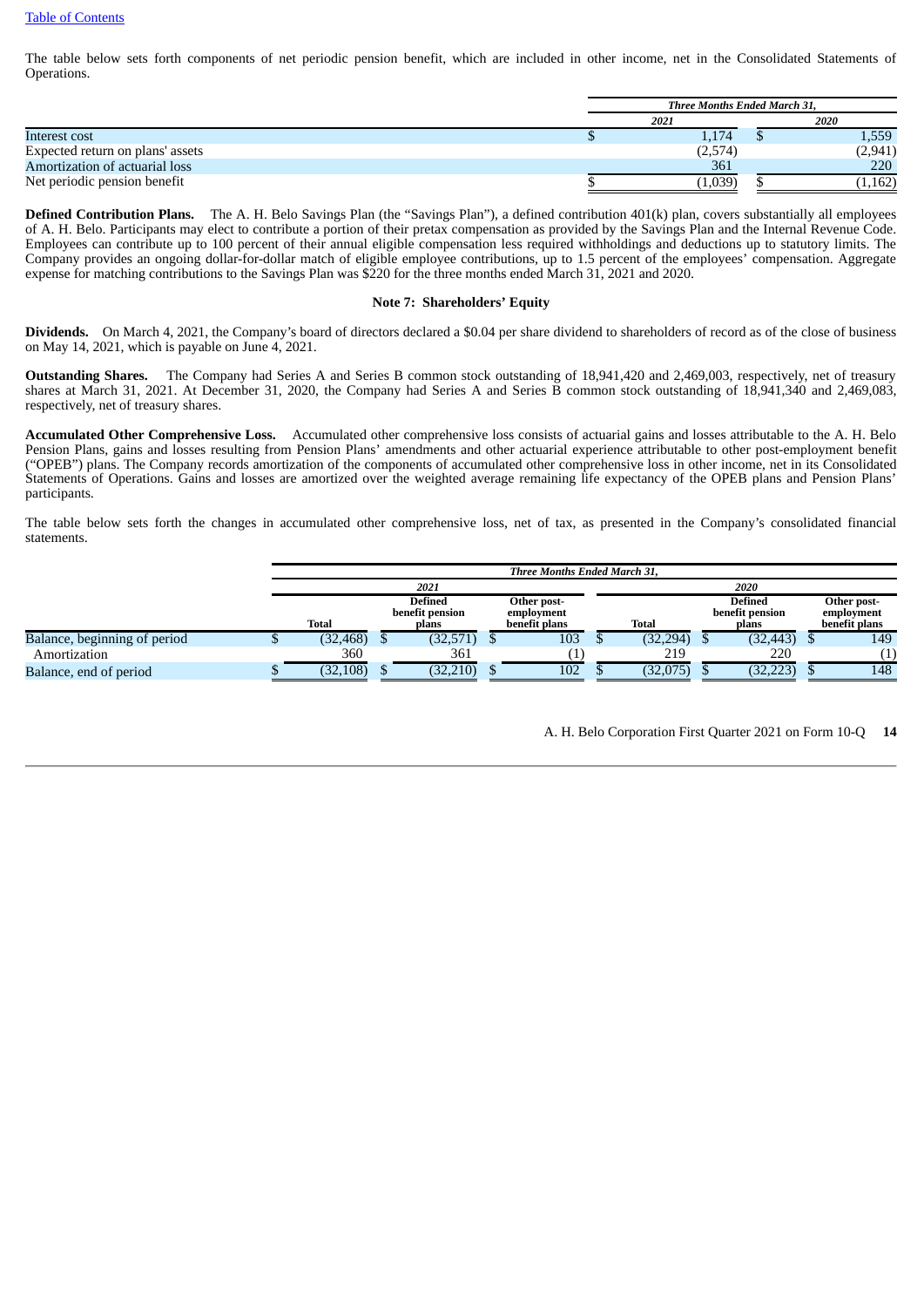#### **Note 8: Earnings Per Share**

The table below sets forth the net loss available to common shareholders and weighted average shares used for calculating basic and diluted earnings per share ("EPS"). The Company's Series A and Series B common stock equally share in the distributed and undistributed earnings.

|                                                                | Three Months Ended March 31, |            |      |            |  |  |  |  |
|----------------------------------------------------------------|------------------------------|------------|------|------------|--|--|--|--|
|                                                                |                              | 2021       | 2020 |            |  |  |  |  |
| <b>Earnings (Numerator)</b>                                    |                              |            |      |            |  |  |  |  |
| Net loss available to common shareholders                      |                              | (2,765)    |      | (1,621)    |  |  |  |  |
|                                                                |                              |            |      |            |  |  |  |  |
| <b>Shares (Denominator)</b>                                    |                              |            |      |            |  |  |  |  |
| Weighted average common shares outstanding (basic and diluted) |                              | 21,410,423 |      | 21,410,423 |  |  |  |  |
|                                                                |                              |            |      |            |  |  |  |  |
| <b>Loss Per Share</b>                                          |                              |            |      |            |  |  |  |  |
| Basic and diluted                                              |                              | (0.13)     |      | (0.08)     |  |  |  |  |

There were no options or RSUs outstanding as of March 31, 2021 and 2020, that would result in dilution of shares or the calculation of EPS under the twoclass method as prescribed under ASC 260 – *Earnings Per Share*.

#### **Note 9: Contingencies**

**Legal proceedings.** From time to time, the Company is involved in a variety of claims, lawsuits and other disputes arising in the ordinary course of business. Management routinely assesses the likelihood of adverse judgments or outcomes in these matters, as well as the ranges of probable losses to the extent losses are reasonably estimable. Accruals for contingencies are recorded when, in the judgment of management, adverse judgments or outcomes are probable and the financial impact, should an adverse outcome occur, is reasonably estimable. The determination of likely outcomes of litigation matters relates to factors that include, but are not limited to, past experience and other evidence, interpretation of relevant laws or regulations and the specifics and status of each matter. Predicting the outcome of claims and litigation and estimating related costs and financial exposure involves substantial uncertainties that could cause actual results to vary materially from estimates and accruals. In the opinion of management, liabilities, if any, arising from other currently existing claims against the Company would not have a material adverse effect on A. H. Belo's results of operations, liquidity or financial condition.

#### **Note 10: Disposal of Assets**

In May 2019, the Company finalized a Purchase and Sale Agreement with Charter DMN Holdings, LP (the "Purchaser") for the sale of the real estate assets in downtown Dallas, Texas, previously used as the Company's headquarters for a sale price of \$28,000 and a pretax gain of \$25,908. The sale price consisted of \$4,597 cash received, after selling costs of approximately \$1,000, and a two year seller-financed promissory note of \$22,400 (the "Promissory Note"), included in current notes receivable in the Consolidated Balance Sheets. The sale provided the Company an additional \$1,000 contingency payment if certain conditions were met. The contingency expired as of June 30, 2020, with no payment made by the Purchaser related to the contingency.

The Promissory Note is secured by a first lien deed of trust covering the property and bears interest payable in quarterly installments that began on July 1, 2019, continuing through its maturity on June 30, 2021, and includes a pre-payment feature. Interest will be accrued at 3.5 percent during the first year and at 4.5 percent during the second year. In the three months ended March 31, 2021 and 2020, the Company recorded \$249 and \$195, respectively, of interest income related to the Promissory Note, included in other income, net in the Consolidated Statements of Operations.

As a direct result of COVID-19 uncertainties, on April 3, 2020, the Company and the Purchaser entered into an amendment to the Promissory Note deferring the Purchaser's interest payment of \$195 that was due April 1, 2020, and adding it to a second promissory note (the "Second Promissory Note"). In addition, the Second Promissory Note includes a 2019 real property tax reconciliation payment due from the Purchaser under the Purchase and Sale Agreement in the amount of \$180. The Second Promissory Note, in the principal amount of \$375, included in current notes receivable in the Consolidated Balance Sheet, is secured by a second lien deed of trust covering the property and due June 30, 2021. The Company evaluated the collectability of the notes as a result of the Purchaser's request to defer the first quarter 2020 interest payment and the continuation of the pandemic. Management believes as of March 31, 2021, the promissory notes are recoverable since the Purchaser is in compliance with the terms, is publicly indicating its intent to develop the property, and management believes that the value of the collateral has not materially changed from the sale date.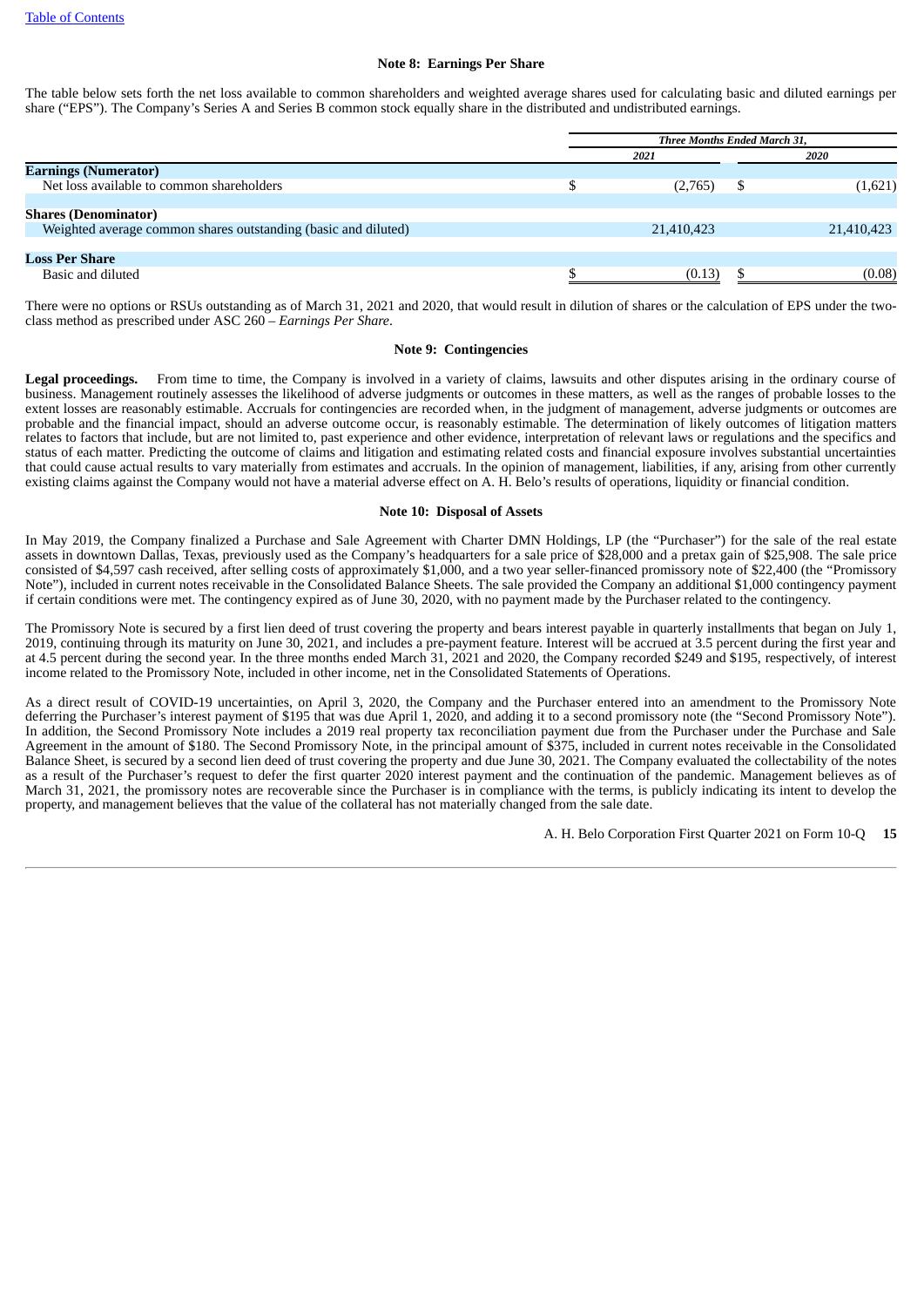The timing in general of commercial development may have been impacted by the pandemic, and thus capital constraints in commercial real estate markets may exist. Management continues to closely monitor the collectability of the notes and the value of the underlying collateral. Continued economic and other effects of the pandemic could impact the timing of payment or realization of the notes.

Notes receivable are recorded net of an allowance for doubtful accounts. Interest income is accrued on the unpaid principal balance, included in accounts receivable in the Consolidated Balance Sheets. The Company puts notes receivable on non-accrual status and provides an allowance against accrued interest if it is determined the likelihood of collecting substantially all of the note and accrued interest is not probable. Notes are written-off against the allowance when all possible means of collection have been exhausted and the potential for recovery is considered remote. As of March 31, 2021 and December 31, 2020, there was no allowance recorded for the notes receivable or accrued interest receivable.

#### **Note 11: Subsequent Events**

The Company evaluates subsequent events at the date of the consolidated balance sheet as well as conditions that arise after the balance sheet date but before the consolidated financial statements are issued. To the extent any events and conditions exist, disclosures are made regarding the nature of events and the estimated financial effects, if known, for those events and conditions.

On April 1, 2021, the Purchaser of the Company's previous headquarters paid the first quarter 2021 interest payment of \$249.

On April 22, 2021, the Company signed a non-binding Memorandum of Understanding ("MOU") to extend the due date of the Promissory Note of \$22,400 due from the Purchaser (the "Note Extension"), subject to the execution and delivery of a definitive extension agreement. The MOU provides for a oneyear extension of the maturity date to June 30, 2022. In connection with the extension, the Purchaser must pay the Promissory Note's second quarter 2021 interest of approximately \$250 and the Second Promissory Note of \$375, plus accrued interest, upon execution of the Note Extension. The Promissory Note will continue to be secured by a first lien deed of trust covering the property and will bear interest payable in quarterly installments at 4.5 percent through its maturity on June 30, 2022. Although the Company expects that a definitive extension agreement will be executed, there are no assurances that it will be, or when such extension would be completed.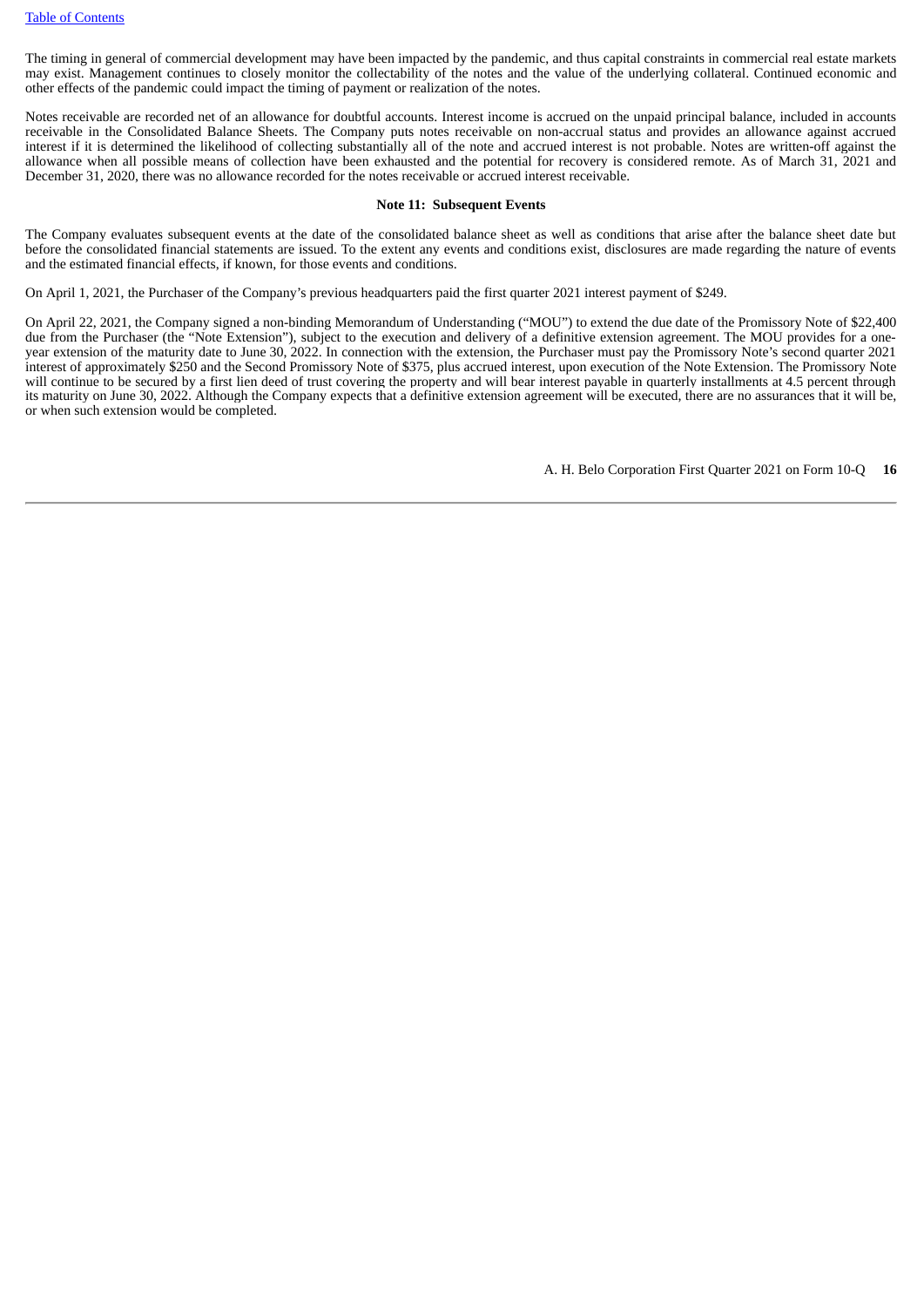#### Table of [Contents](#page-1-0)

# <span id="page-16-0"></span>**Item 2. Management's Discussion and Analysis of Financial Condition and Results of Operations**

A. H. Belo Corporation ("A. H. Belo" or the "Company") intends for the discussion of its financial condition and results of operations that follows to provide information that will assist in understanding its financial statements, the changes in certain key items in those statements from period to period, and the primary factors that accounted for those changes, as well as how certain accounting principles, policies and estimates affect its financial statements. The following information should be read in conjunction with the Company's consolidated financial statements and related notes filed as part of this report. All dollar amounts presented herein, except share and per share amounts, are in thousands, unless the context indicates otherwise.

This section and other parts of this Quarterly Report on Form 10-Q contain certain forward-looking statements. Forward-looking statements are subject to risks, uncertainties and other factors that could cause actual results to differ materially from those statements. See *[Forward-Looking](#page-24-1) Statements* of this Quarterly Report for further discussion.

#### **OVERVIEW**

A. H. Belo, headquartered in Dallas, Texas, is the leading local news and information publishing company in Texas. The Company has a growing presence in emerging media and digital marketing, and maintains capabilities related to commercial printing, distribution and direct mail. A. H. Belo delivers news and information in innovative ways to a broad range of audiences with diverse interests and lifestyles.

The Company publishes *The Dallas Morning News* (*www.dallasnews.com*), Texas' leading newspaper and winner of nine Pulitzer Prizes, and various niche publications targeting specific audiences. Its newspaper operations also provide commercial printing and distribution services to several large national newspapers. In addition, the Company has the capabilities of a full-service strategy, creative and media agency that focuses on strategic and digital marketing, and data intelligence that provide a measurable return on investment to its clients.

Currently, the rapid spread of coronavirus (COVID-19 pandemic) globally has resulted in increased travel restrictions, and disruption and shutdown of businesses. The outbreak and any preventative or protective actions that the Company has taken and may continue to take, or may be imposed on the Company by governmental intervention, in respect of the pandemic may result in a period of disruption to the Company's financial reporting capabilities, its printing operations, and its operations generally. COVID-19 is impacting, and may continue to impact, the Company's customers, distribution partners, advertisers, production facilities, and third parties, and could result in additional loss of advertising revenue or supply chain disruption. Media was designated an essential business, therefore the Company's operations have continued throughout the pandemic. While digital subscriptions continue to grow, the Company experienced decreased demand for its print and digital advertising. As a result, beginning in 2020, the Company implemented measures to reduce costs and preserve cash flow. These measures included reduction in the quarterly dividend rate, temporary decreases in employee compensation, as well as reductions in discretionary spending. In addition, the Company benefited from tax provisions permitted under the Coronavirus Aid, Relief, and Economic Security Act (the "CARES Act"). However, these measures do not fully offset the impact of the COVID-19 pandemic on the Company's business and, as such, the coronavirus is likely to continue to have an adverse impact on the Company's business, results of operations and financial condition at least for the near term.

As of March 31, 2021, the Company performed a review of potential impairment indicators for its long-lived assets, including property, plant and equipment, and right-of-use assets. The Company determined there was no significant decrease in the market value of the long-lived assets or significant change in the extent or manner in which the asset group is being used or in its physical condition as of March 31, 2021, and there was no significant adverse change in legal factors or in the business climate during the period that could affect the value of the asset group. Based upon the review of indicators, the Company believes its long-lived assets continue to be recoverable based upon the estimate of the expected undiscounted cash flows, including the cash flows from ultimate disposition of the assets of the asset group.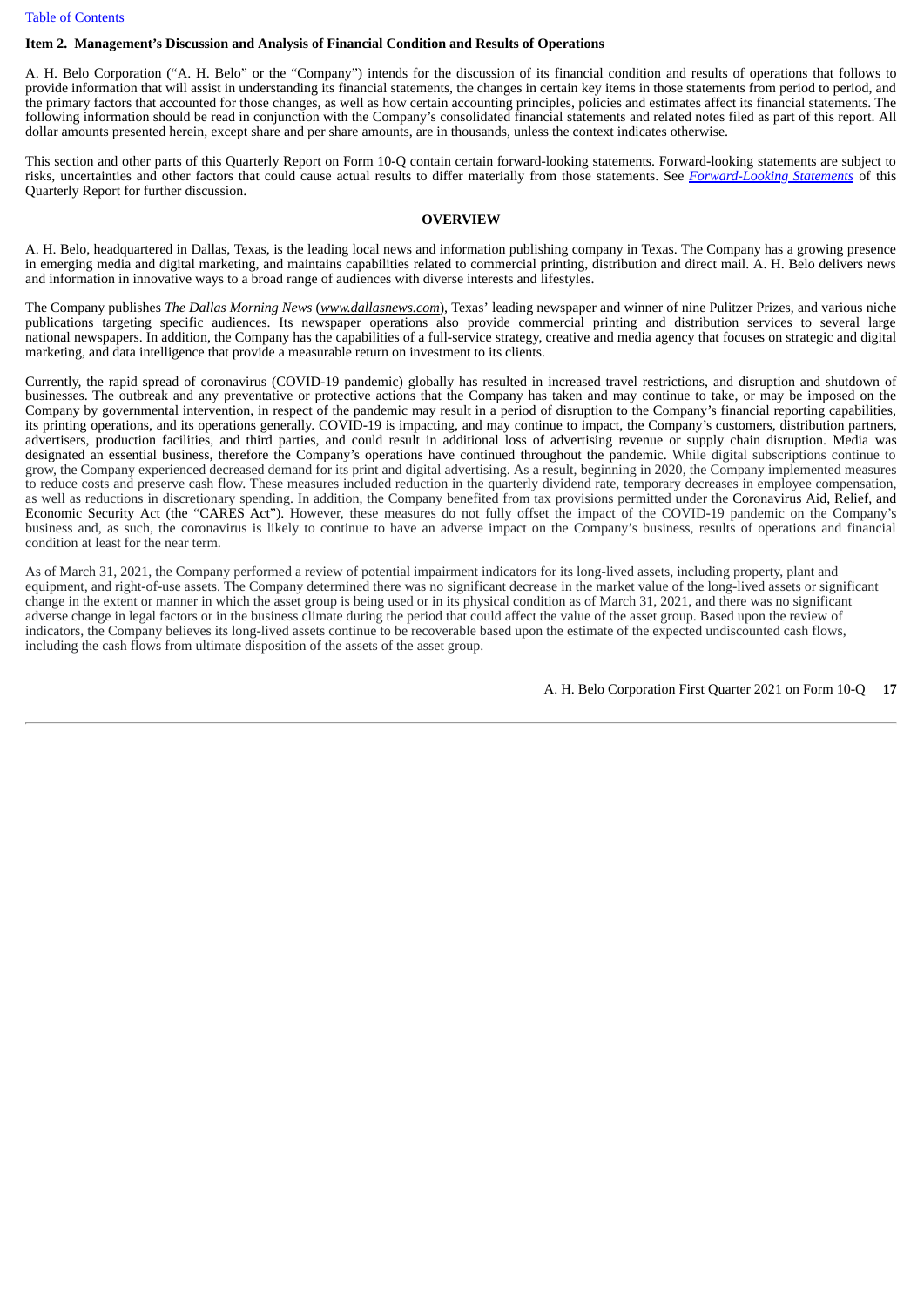#### **RESULTS OF OPERATIONS**

#### **Consolidated Results of Operations (unaudited)**

This section contains discussion and analysis of net operating revenue, operating costs and expense and other information relevant to an understanding of results of operations for the three months ended March 31, 2021 and 2020. Based on how the Company's chief operating decision-maker makes decisions about allocating resources and assessing performance, the Company determined it has one reportable segment.

The table below sets forth the components of A. H. Belo's operating loss.

|                                          | Three Months Ended March 31, |         |                      |  |         |  |  |  |
|------------------------------------------|------------------------------|---------|----------------------|--|---------|--|--|--|
|                                          |                              | 2021    | Percentage<br>Change |  | 2020    |  |  |  |
| Advertising and marketing services       |                              | 16,769  | $(13.2) \%$          |  | 19,327  |  |  |  |
| Circulation                              |                              | 16,022  | $(2.4) \%$           |  | 16,414  |  |  |  |
| Printing, distribution and other         |                              | 4,024   | (12.6) %             |  | 4,602   |  |  |  |
| <b>Total Net Operating Revenue</b>       |                              | 36,815  | $(8.7) \%$           |  | 40,343  |  |  |  |
|                                          |                              |         |                      |  |         |  |  |  |
| <b>Total Operating Costs and Expense</b> |                              | 40,515  | (10.2) %             |  | 45,103  |  |  |  |
|                                          |                              |         |                      |  |         |  |  |  |
| <b>Operating Loss</b>                    |                              | (3,700) | 22.3%                |  | (4,760) |  |  |  |

Traditionally, the Company's primary revenues are generated from advertising within its core newspapers, niche publications and related websites and from subscription and single copy sales of its printed newspapers. As a result of competitive and economic conditions, the newspaper industry has faced a significant revenue decline over the past decade. Therefore, the Company has sought to diversify its revenues through development and investment in new product offerings, increased circulation rates and leveraging of its existing assets to offer cost efficient commercial printing and distribution services to its local markets. The Company continually evaluates the overall performance of its core products to ensure existing assets are deployed adequately to maximize return.

The Company's advertising revenue from its core newspapers continues to be adversely affected by the shift of advertiser spending to other forms of media and the increased accessibility of free online news content, as well as news content from other sources, which resulted in declines in advertising and paid print circulation volumes and revenue. Decreases in print display and classified categories are indicative of continuing trends by advertisers towards digital platforms, which are widely available from many sources. In the current environment, companies are allocating more of their advertising spending towards programmatic channels that provide digital advertising on multiple platforms with enhanced technology for targeted delivery and measurement. In addition, the Company did experience declines resulting from the COVID-19 pandemic beginning late in the first quarter of 2020 and continuing into 2021.

In response to the decline in print revenue, the Company has developed agency and digital advertising capabilities through multiple media channels. The Company leverages its news content to improve engagement on the Company's digital platforms that results in increased digital subscriptions and associated revenue. The Company also continues to diversify its revenue base by leveraging the available capacity of its existing assets to provide print and distribution services for newspapers and other customers requiring these services, by introducing new advertising and marketing services products, and by increasing circulation prices.

Because of declining print circulation, the Company has developed broad digital strategies designed to provide readers with multiple platforms for obtaining online access to local news. The Company redesigned and expanded its website platforms and mobile applications in 2019 to provide a better customer experience with its digital news and information content. The Company continues to obtain additional key demographic data from readers, which allows the Company to provide content desired by readers and to modify marketing and distribution strategies to target and reach audiences valued by advertisers. The Company has access to a programmatic digital advertising platform that provides digital ad placement and targeting efficiencies and increases utilization of digital inventory within the Company's websites and external websites.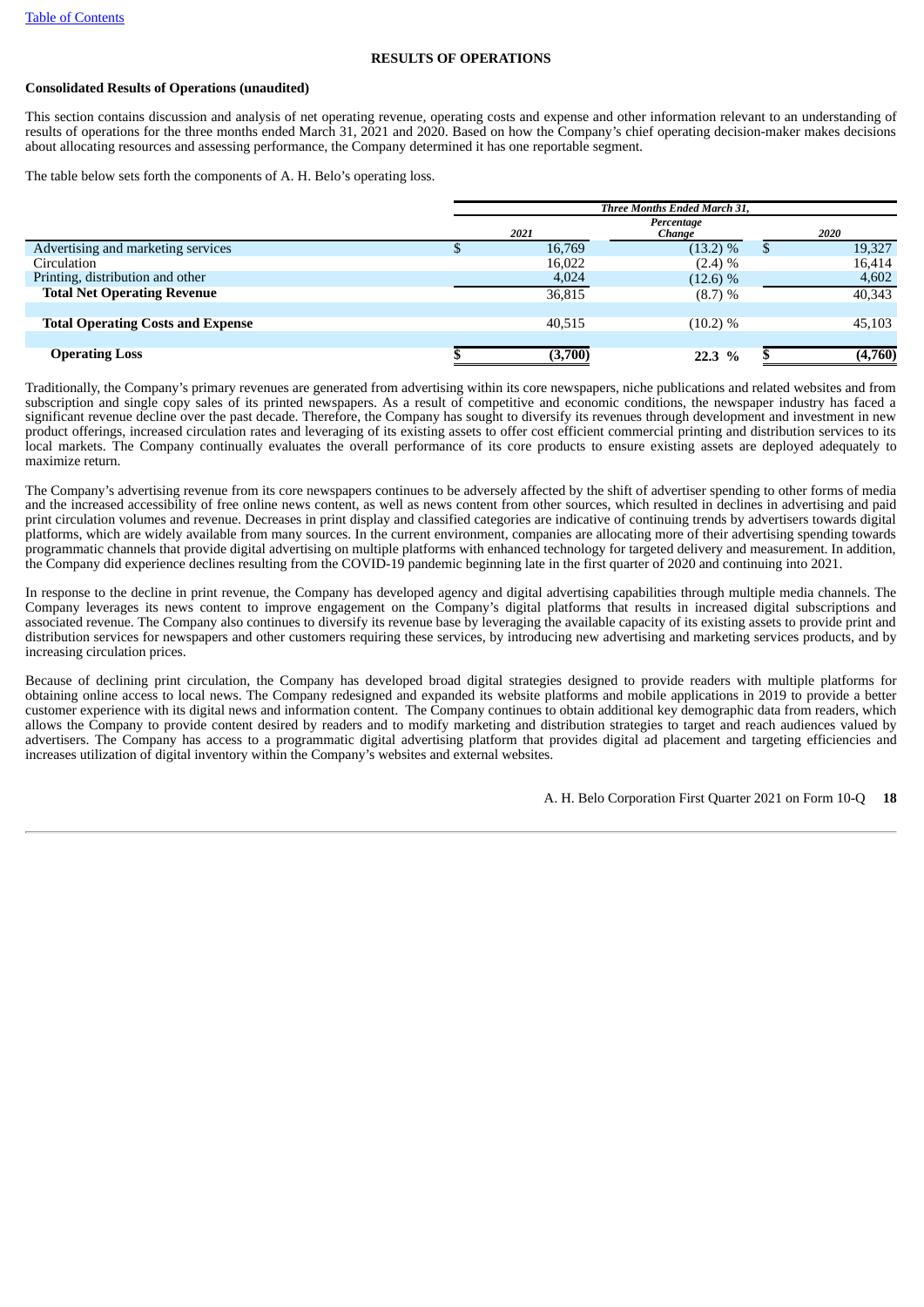# *Advertising and marketing services revenue*

Advertising and marketing services revenue was 45.5 percent and 47.9 percent of total revenue for the three months ended March 31, 2021 and 2020, respectively.

|                                            | Three Months Ended March 31, |            |  |        |  |  |  |
|--------------------------------------------|------------------------------|------------|--|--------|--|--|--|
|                                            |                              | Percentage |  |        |  |  |  |
|                                            | 2021                         | Chanae     |  | 2020   |  |  |  |
| Print advertising                          | 11,226                       | (12.3) %   |  | 12,799 |  |  |  |
| Digital advertising and marketing services | 5,543                        | $(15.1)$ % |  | 6,528  |  |  |  |
| <b>Advertising and Marketing Services</b>  | 16,769                       | (13.2) %   |  | 19,327 |  |  |  |

#### **Print advertising**

Print advertising is comprised of display, classified and preprint advertising revenue.

Display and classified print revenue primarily represents sales of advertising space within the Company's core and niche newspapers. As advertisers continue to diversify marketing budgets to incorporate more and varied avenues of reaching consumers, traditional display and classified advertising continues to decline. Display and classified print revenue decreased \$842 in the three months ended March 31, 2021, primarily due to a revenue decline in retail advertising. In addition to the general trends adversely impacting the publishing industry, the Company experienced unfavorable impacts resulting from the COVID-19 pandemic, which started in the latter part of the first quarter of 2020.

Preprint revenue primarily reflects preprinted advertisements inserted into the Company's core newspapers and niche publications, or distributed to nonsubscribers through the mail. Revenue decreased \$731 in the three months ended March 31, 2021, due to a volume decline in home delivery mail advertising and preprint newspaper inserts as a result of the impact of the COVID-19 pandemic.

#### **Digital advertising and marketing services**

Digital advertising and marketing services revenue consists of strategic marketing management, consulting, creative services, targeted and multi-channel (programmatic) advertising placed on third-party websites, digital sales of banner, classified and native advertisements on the Company's news and entertainment-related websites and mobile apps, social media management, search optimization, direct mail and the sale of promotional materials. Revenue decreased \$985 in the three months ended March 31, 2021, primarily due to COVID-19 related declines in sales of promotional materials and programmatic advertising placed on third-party websites.

#### *Circulation revenue*

Circulation revenue was 43.5 percent and 40.7 percent of total revenue for the three months ended March 31, 2021 and 2020, respectively.

|                     |        | Three Months Ended March 31, |        |
|---------------------|--------|------------------------------|--------|
|                     | 2021   | Percentage<br>Chanae         | 2020   |
| Print circulation   | 13,976 | (6.9) %                      | 15,017 |
| Digital circulation | 2,046  | 46.5<br>$\%$                 | 1,397  |
| Circulation         | 16,022 | $(2.4) \%$                   | 16,414 |

#### **Print circulation**

Revenue decreased primarily driven by volume declines, partially offset by rate increases. Home delivery revenue decreased \$578 or 4.3 percent in the three months ended March 31, 2021. Single copy revenue also decreased \$462 or 27.1 percent compared to prior year, due to the significant reduction in the number of locations selling newspapers as a result of the pandemic.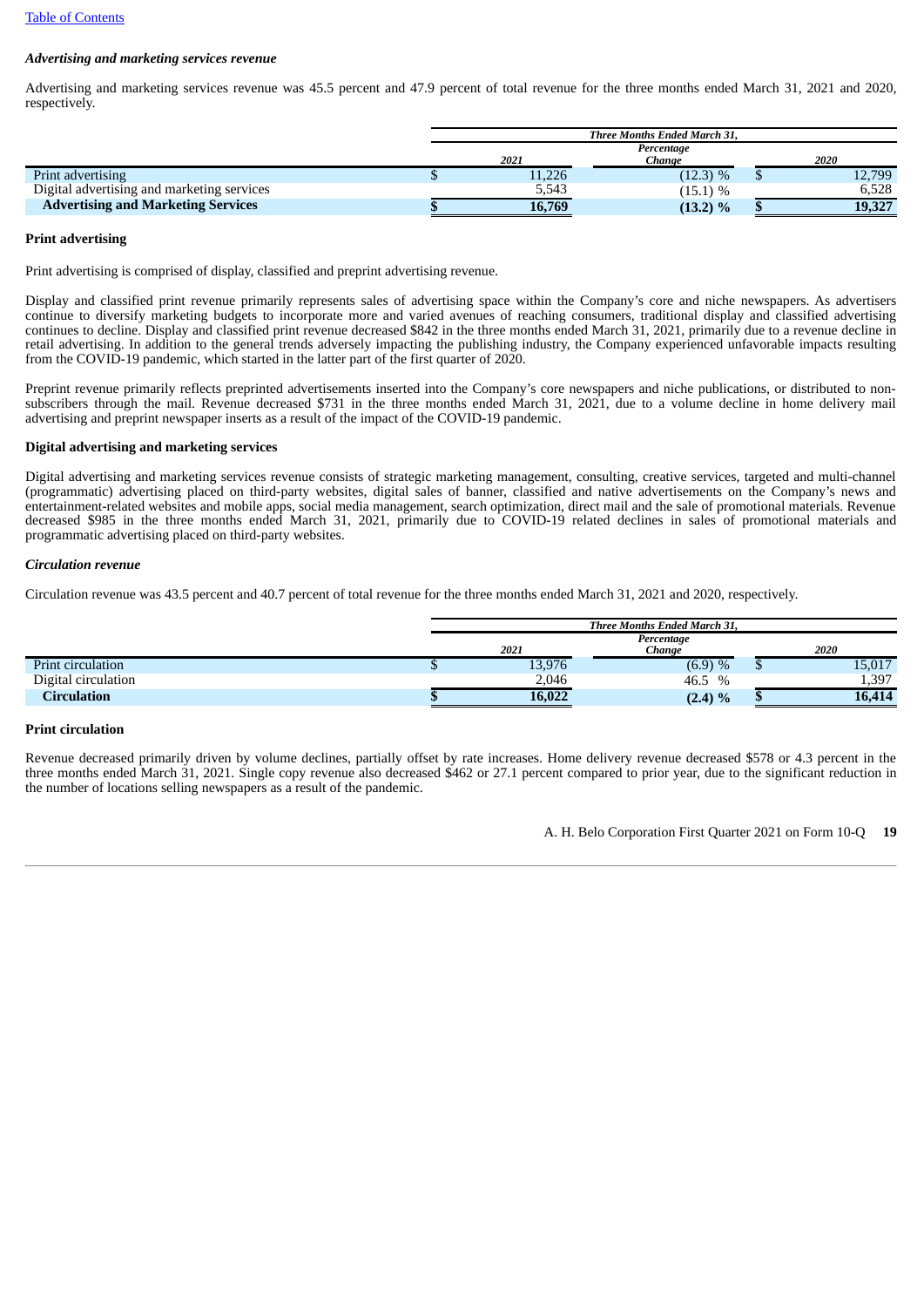# **Digital circulation**

Revenue increased in the three months ended March 31, 2021, due to an increase in digital-only subscriptions of 29.2 percent when compared to March 31, 2020, primarily resulting from a broad interest in news topics including the COVID-19 pandemic.

### *Printing, distribution and other revenue*

Printing, distribution and other revenue was 11.0 percent and 11.4 percent of total revenue for the three months ended March 31, 2021 and 2020, respectively.

|                                         | Three Months Ended March 31. |            |  |       |  |
|-----------------------------------------|------------------------------|------------|--|-------|--|
|                                         |                              | Percentage |  |       |  |
|                                         | 2021                         | Chanae     |  | 2020  |  |
| <b>Printing, Distribution and Other</b> | 4,024                        | $(12.6)$ % |  | 4,602 |  |

Revenue decreased in the three months ended March 31, 2021, primarily due to declines in commercial printing and distribution revenue.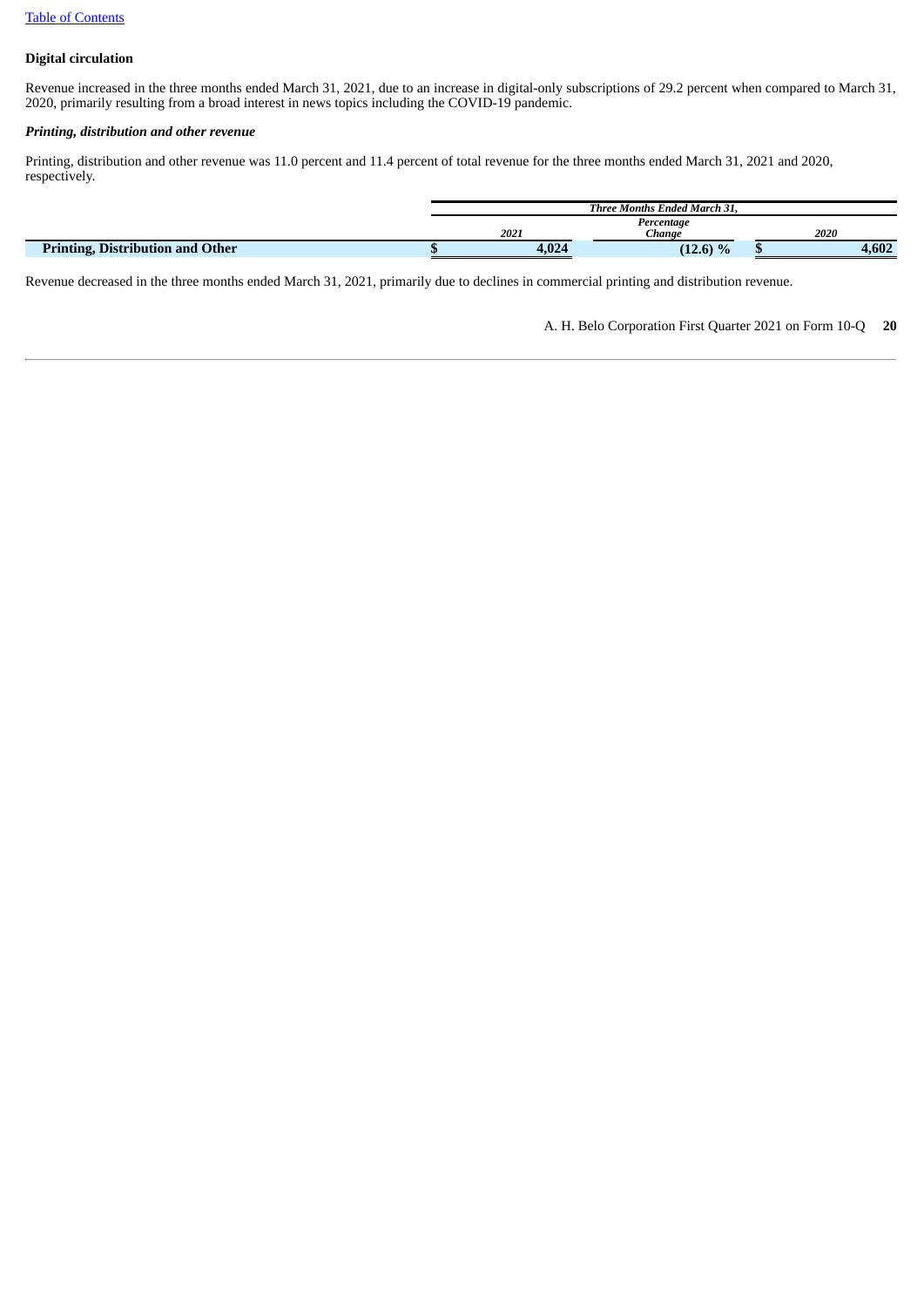# *Operating Costs and Expense*

The table below sets forth the components of the Company's operating costs and expense.

|                                                    | <b>Three Months Ended March 31.</b> |        |                      |  |        |  |  |  |
|----------------------------------------------------|-------------------------------------|--------|----------------------|--|--------|--|--|--|
|                                                    |                                     | 2021   | Percentage<br>Change |  | 2020   |  |  |  |
| Employee compensation and benefits                 |                                     | 17.947 | $(5.6) \%$           |  | 19,016 |  |  |  |
| Other production, distribution and operating costs |                                     | 19.090 | $(9.1)\%$            |  | 20,992 |  |  |  |
| Newsprint, ink and other supplies                  |                                     | 2.341  | $(28.4)\%$           |  | 3,271  |  |  |  |
| Depreciation                                       |                                     | 1,074  | $(39.2)\%$           |  | 1,765  |  |  |  |
| Amortization                                       |                                     | 64     | $-$ %                |  | 64     |  |  |  |
| Gain on sale/disposal of assets, net               |                                     |        | 80.0 %               |  | (5)    |  |  |  |
| <b>Total Operating Costs and Expense</b>           |                                     | 40,515 | $(10.2)\%$           |  | 45,103 |  |  |  |

**Employee compensation and benefits** – The Company continues to implement measures to optimize its workforce and evaluate strategies to reduce risk associated with future obligations for employee benefit plans. Employee compensation and benefits decreased \$1,069 in the three months ended March 31, 2021, primarily due to headcount reductions of 75 since March 31, 2020.

**Other production, distribution and operating costs** – Expense decreased \$1,902 in three months ended March 31, 2021, reflecting savings as the Company continued to manage discretionary spending and implemented measures to reduce costs in response to the unfavorable financial impact of the pandemic, including expense reductions in outside services, and travel and entertainment. Additionally, distribution expense decreased related to delivery of the Company's various publications and products.

**Newsprint, ink and other supplies** – Expense decreased \$930 in the three months ended March 31, 2021, due to competitive pricing available under its paper supply agreement, reduced newsprint costs associated with lower circulation volumes and the decline in commercial printing. Newsprint consumption for the three months ended March 31, 2021 and 2020, approximated 2,059 and 2,571 metric tons, respectively.

**Depreciation** – Expense decreased due to a lower depreciable asset base as a higher level of in-service assets are now fully depreciated and the Company has reduced capital spending.

**Amortization** – Expense remained flat and all intangible assets were fully amortized in the three months ended March 31, 2021.

**Gain on sale/disposal of assets, net** –From time to time, the Company will sell disposed assets, primarily production related assets that are no longer in use.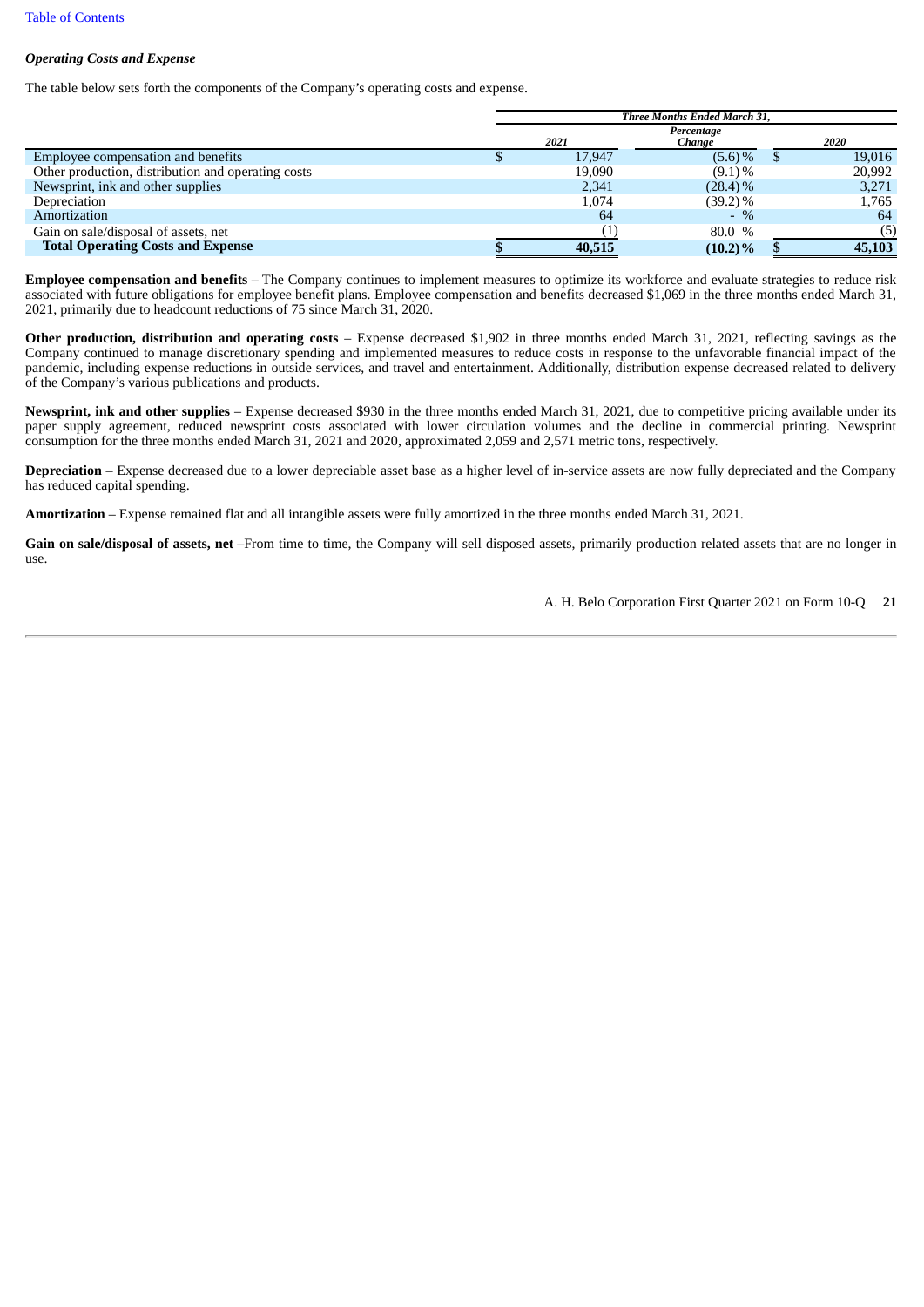#### Table of [Contents](#page-1-0)

#### *Other*

The table below sets forth the other components of the Company's results of operations.

|                                | Three Months Ended March 31, |       |                      |  |       |  |  |
|--------------------------------|------------------------------|-------|----------------------|--|-------|--|--|
|                                |                              | 2021  | Percentage<br>Chanae |  | 2020  |  |  |
| Other income, net              |                              | 1,254 | $(7.2) \%$           |  | 1,352 |  |  |
| Income tax provision (benefit) |                              | 319   | 117.9 %              |  | 1,787 |  |  |

**Other income, net** – Other income, net is primarily comprised of net periodic pension and other post-employment benefit of \$1,035 and \$1,154 for the three months ended March 31, 2021 and 2020, respectively, resulting from a favorable return on pension assets, partially offset by a decrease in the discount rate. Gain (loss) from investments and interest income (expense) are also included in other income, net. In the three months ended March 31, 2021 and 2020, the Company recorded \$249 and \$195, respectively, of interest income related to the promissory note from the sale of the Company's former headquarters.

**Income tax provision (benefit)** – The Company recognized income tax provision (benefit) of \$319 and \$(1,787) for the three months ended March 31, 2021 and 2020, respectively. Effective income tax rates were (13.0) percent and 52.4 percent for the three months ended March 31, 2021 and 2020, respectively. The income tax provision for the three months ended March 31, 2021, was due to the effect of the Texas margin tax. The Company expects it is reasonably possible to recognize a tax benefit of approximately \$2,575 within the next six months from the release of a federal uncertain tax reserve, due to the statute lapsing in August 2021.

The income tax benefit for the three months ended March 31, 2020, was due to the recognition of the 2018 net operating loss carryback permitted by the CARES Act, partially offset by the effect of the Texas margin tax.

**Legal proceedings** – From time to time, the Company is involved in a variety of claims, lawsuits and other disputes arising in the ordinary course of business. Management routinely assesses the likelihood of adverse judgments or outcomes in these matters, as well as the ranges of probable losses to the extent losses are reasonably estimable. Accruals for contingencies are recorded when, in the judgment of management, adverse judgments or outcomes are probable and the financial impact, should an adverse outcome occur, is reasonably estimable. The determination of likely outcomes of litigation matters relates to factors that include, but are not limited to, past experience and other evidence, interpretation of relevant laws or regulations and the specifics and status of each matter. Predicting the outcome of claims and litigation and estimating related costs and financial exposure involves substantial uncertainties that could cause actual results to vary materially from estimates and accruals. In the opinion of management, liabilities, if any, arising from other currently existing claims against the Company would not have a material adverse effect on A. H. Belo's results of operations, liquidity or financial condition.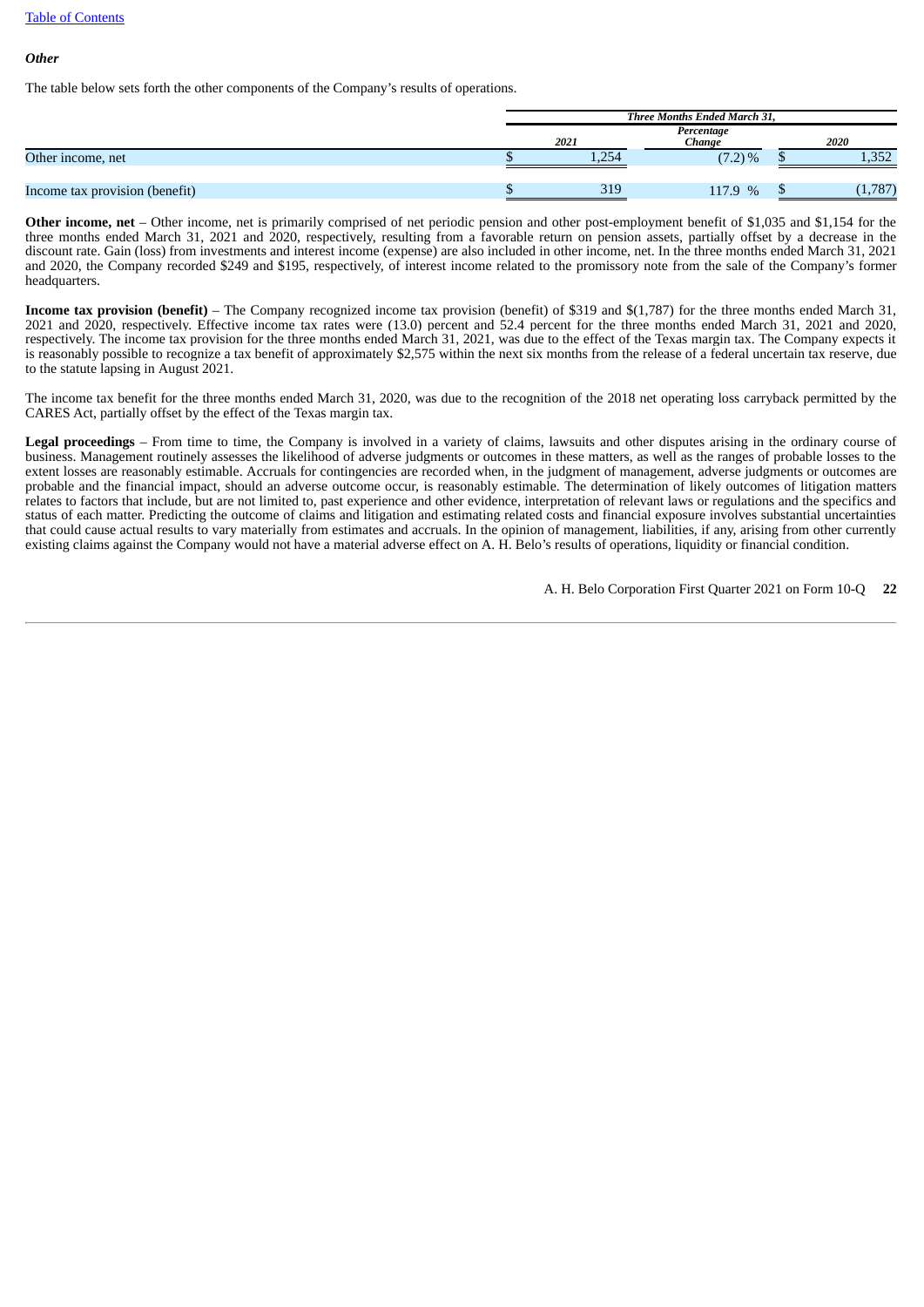# **Liquidity and Capital Resources**

The Company's cash balances as of March 31, 2021 and December 31, 2020, were \$38,132 and \$42,015, respectively.

The Company intends to hold the majority of existing cash for purposes of future investment opportunities, potential return of capital to shareholders and for contingency purposes. Although revenue is expected to continue to decline in future periods, cash flows and other cost cutting measures are expected to be sufficient to fund operating activities and capital spending of less than \$1,000 over the remainder of the year.

The future approval of dividends is dependent upon available cash after considering future operating and investing requirements and cannot be guaranteed. The Company continues to have a board-authorized repurchase authority. However, the agreement to repurchase the Company's stock expired and was not renewed.

As a result of the recent COVID-19 outbreak that began in January 2020, the Company is experiencing an increase in digital subscriptions, which currently does not offset the loss of advertising revenue. On April 6, 2020, the Company announced that it was taking several actions to reduce cash outflow in response to the financial impact of COVID-19. The Company reduced operating expenses, reduced capital expenditures to less than \$1,000 in 2020, and lowered the quarterly dividend rate to \$0.04 per share for dividends declared. Beginning with the 2020 annual meeting of shareholders, the board of directors' compensation was reduced and the board was reduced in size by two. In addition, employees' base compensation was reduced Company-wide, and the annual bonus tied to financial metrics for eligible employees was not achieved. In August 2020, the Company began to restore base salaries and by October, the Company restored base salaries prospectively for all employees, with the exception of the executive officers that report to the Chief Executive Officer. The executive officers' base salaries were restored effective January 1, 2021.

In response to COVID-19, the CARES Act was signed into law in March 2020. The CARES Act provides numerous tax provisions and other stimulus measures. The Company has benefited from the temporary five-year net operating loss carryback provision and the technical correction for qualified leasehold improvements, which changes 39-year property to 15-year property, eligible for 100 percent tax bonus depreciation. Applying the technical correction to 2018 has resulted in reporting additional tax depreciation of \$1,017 and increased the 2018 net operating loss to approximately \$6,829. The loss was carried back against 2014 taxes paid at the federal statutory rate of 35 percent that was previously in effect, resulting in a cash refund of \$2,425, including interest, received in October 2020.

The Consolidated Appropriations Act, 2021, which includes the COVID-related Tax Relief Act of 2020 and the Taxpayer Certainty and Disaster Tax Relief Act of 2020, was passed and signed into law the last week of 2020. Among others, the provisions in this act included items such as guidance on expenses associated with forgiven Paycheck Protection Program loans, business meals deductions, individual tax rebates and unemployment benefits. In addition, the American Rescue Plan Act of 2021, designed to speed up the United States' economic recovery, was passed and signed into law on March 11, 2021. The Company did not avail itself of any of the items contained in these recent acts.

As a direct result of COVID-19 uncertainties, on April 3, 2020, the Company and Charter DMN Holdings, LP (the "Purchaser") entered into an amendment to the two-year seller-financed promissory note of \$22,400 (the "Promissory Note"), for the sale of the real estate assets previously used as the Company's headquarters. The amendment (the "Second Promissory Note"), in the principal amount of \$375, includes a deferred interest payment of \$195 that was due April 1, 2020, and a 2019 real property tax reconciliation payment due from the Purchaser. The Company evaluated the collectability of the notes as a result of the Purchaser's request to defer the first quarter 2020 interest payment and the continuation of the pandemic. Management believes as of March 31, 2021, the promissory notes are recoverable since the Purchaser is in compliance with the terms, is publicly indicating its intent to develop the property, and management believes that the value of the collateral has not materially changed from the sale date. In addition, on April 1, 2021, the Purchaser paid the first quarter 2021 interest payment of \$249.

On April 22, 2021, the Company signed a non-binding Memorandum of Understanding ("MOU") to extend the due date of the Promissory Note of \$22,400 due from the Purchaser (the "Note Extension"), subject to the execution and delivery of a definitive extension agreement. The MOU provides for a oneyear extension of the maturity date to June 30, 2022. In connection with the extension, the Purchaser must pay the Promissory Note's second quarter 2021 interest of approximately \$250 and the Second Promissory Note of \$375, plus accrued interest, upon execution of the Note Extension. The Promissory Note will continue to be secured by a first lien deed of trust covering the property and will bear interest payable in quarterly installments at 4.5 percent through its maturity on June 30, 2022. Although the Company expects that a definitive extension agreement will be executed, there are no assurances that it will be, or when such extension would be completed.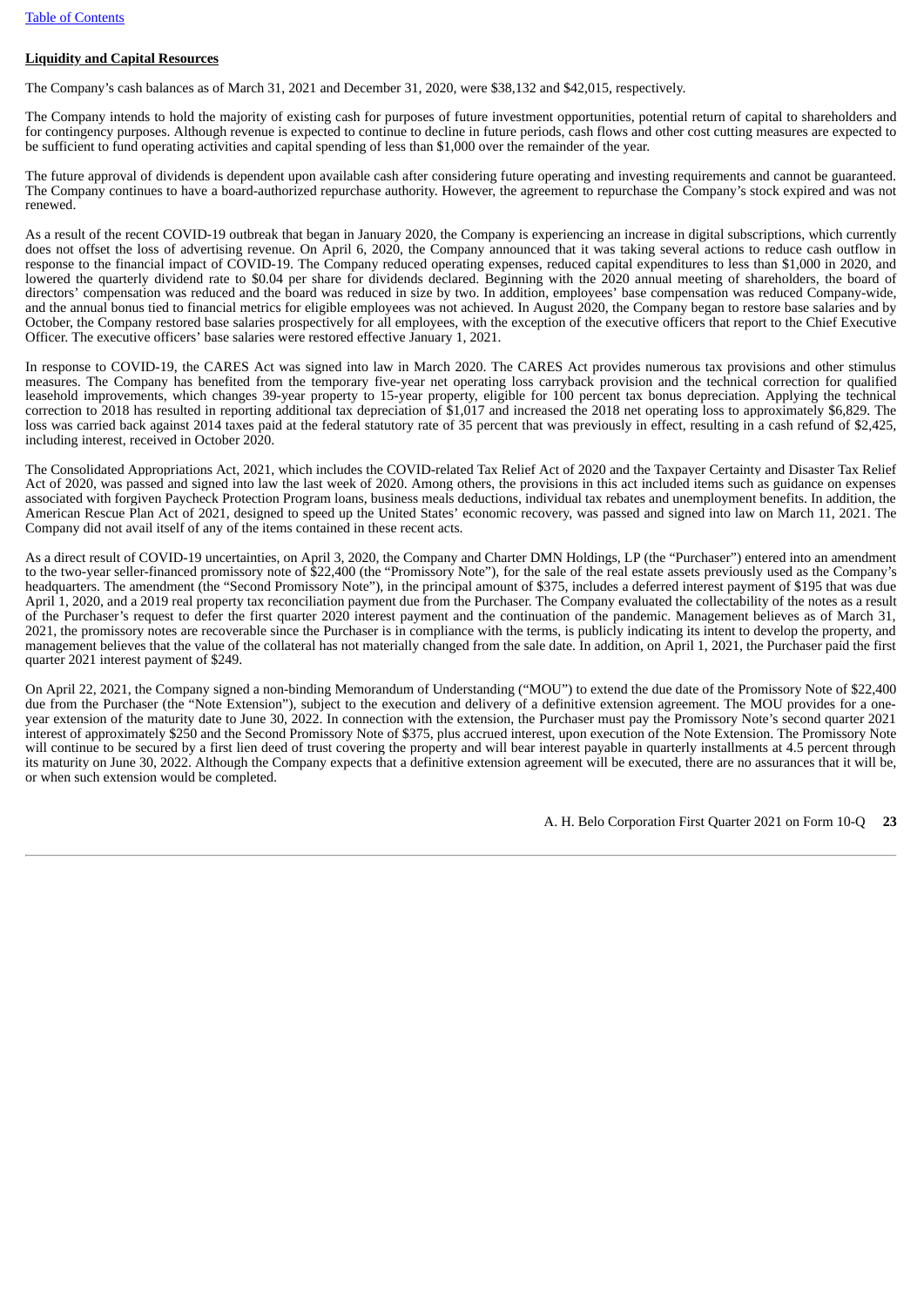The timing in general of commercial development may have been impacted by the pandemic, and thus capital constraints in commercial real estate markets may exist. Management continues to closely monitor the collectability of the notes and the value of the underlying collateral. Continued economic and other effects of the pandemic could impact the timing of payment or realization of the notes.

The Company continues to evaluate the future material impacts on its consolidated financial statements that may result from the actions taken by the Company and its customers in respect of the pandemic.

The following discusses the changes in cash flows by operating, investing and financing activities.

#### **Operating Cash Flows**

Net cash used for operating activities for the three months ended March 31, 2021 and 2020, was \$2,865 and \$2,594, respectively. Cash flows used for operating activities increased by \$271 during the three months ended March 31, 2021, when compared to the prior year period, primarily due to a net loss of \$2,765 in 2021.

#### **Investing Cash Flows**

Net cash used for investing activities was \$162 and \$385 for the three months ended March 31, 2021 and 2020, respectively, primarily related to capital spending, which continues to be reduced in response to the financial impact of the COVID-19 pandemic.

#### **Financing Cash Flows**

Net cash used for financing activities was \$856 and \$1,713 for the three months ended March 31, 2021 and 2020, respectively, all of which is attributable to dividend payments.

#### **Financing Arrangements**

None.

#### **Contractual Obligations**

The Company has contractual obligations for operating leases, primarily for office space and other distribution centers, some of which include escalating lease payments. See  $Note 3 - Leases$  $Note 3 - Leases$  $Note 3 - Leases$  for future lease payments by year.</u>

Under the applicable tax and labor laws governing pension plan funding, no contributions to the A. H. Belo Pension Plans are required in 2021.

On March 4, 2021, the Company's board of directors declared a \$0.04 per share dividend to shareholders of record as of the close of business on May 14, 2021, which is payable on June 4, 2021.

Additional information related to the Company's contractual obligations is available in Company's Annual Report on Form 10-K for the year ended December 31, 2020, filed on March 11, 2021, with the Securities and Exchange Commission ("SEC").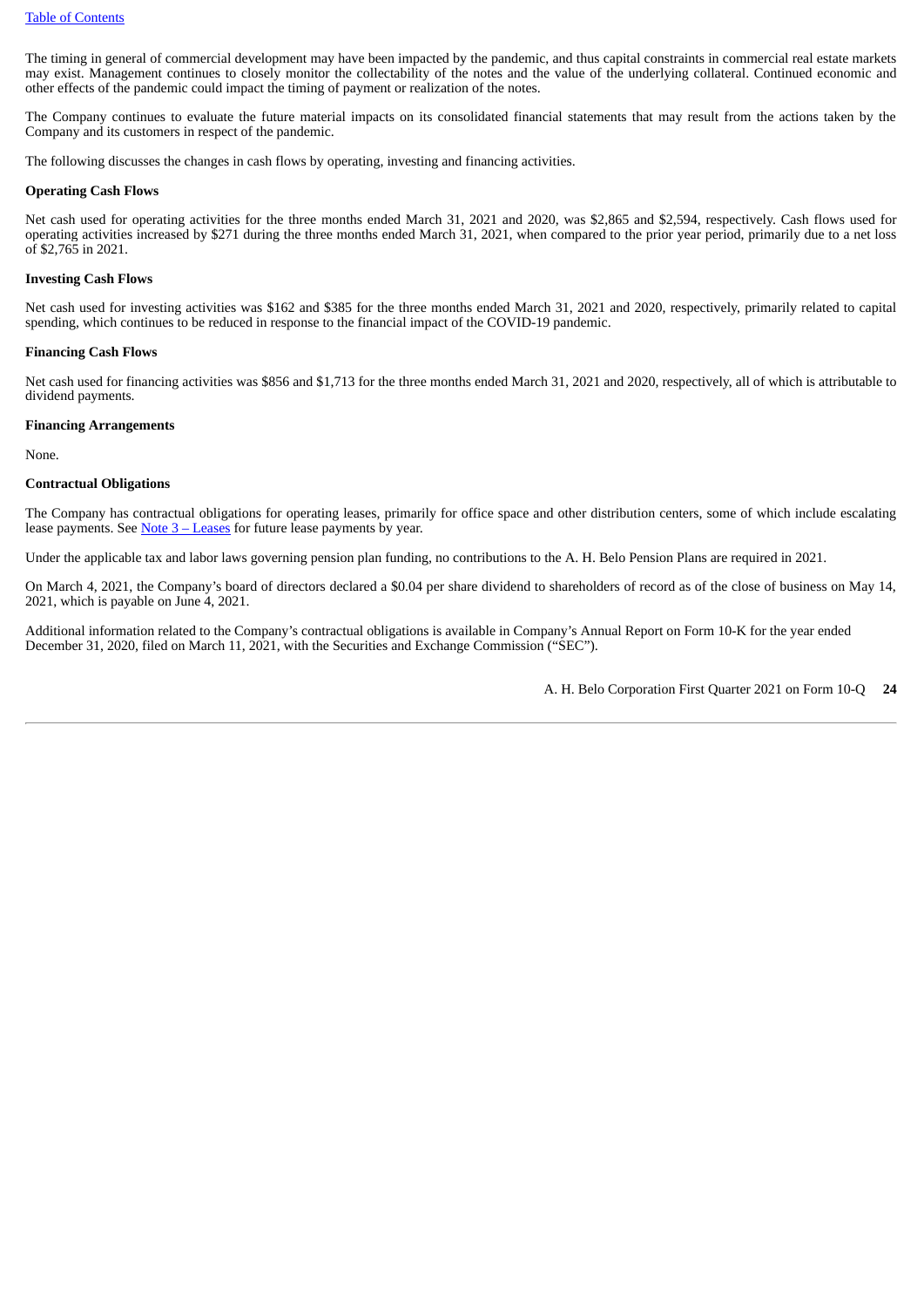# **Critical Accounting Policies and Estimates**

No material changes were made to the Company's critical accounting policies as set forth in "Item 7. Management's Discussion and Analysis of Financial Condition and Results of Operations", included in the Company's Annual Report on Form 10-K filed with the SEC for the year ended December 31, 2020.

#### <span id="page-24-1"></span>*Forward-Looking Statements*

Statements in this communication concerning A. H. Belo Corporation's business outlook or future economic performance, revenues, expenses, and other financial and non-financial items that are not historical facts, including statements of the Company's expectations relating to its plans to regain NYSE compliance, are "forward-looking statements" as the term is defined under applicable federal securities laws. Forward-looking statements are subject to risks, uncertainties and other factors that could cause actual results to differ materially from those statements. Such risks, trends and uncertainties are, in most instances, beyond the Company's control, and include the current and future impacts of the COVID-19 pandemic on the Company's financial reporting capabilities and its operations generally and the potential impact of the pandemic on the Company's customers, distribution partners, advertisers, production facilities, and third parties, as well as changes in advertising demand and other economic conditions; consumers' tastes; newsprint prices; program costs; labor relations; cybersecurity incidents; technology obsolescence; as well as other risks described in the Company's Annual Report on Form 10-K and in the Company's other public disclosures and filings with the Securities and Exchange Commission. Among other risks, there can be no guarantee that the board of directors will approve a quarterly dividend in future quarters. Forward-looking statements, which are as of the date of this *filing, are not updated to reflect events or circumstances after the date of the statement.*

#### <span id="page-24-0"></span>**Item 4. Controls and Procedures**

#### **Evaluation of Disclosure Controls and Procedures**

Disclosure controls and procedures, as defined in Rules 13a-15(e) and 15d-15(e) under the Exchange Act, are controls that are designed to ensure that information required to be disclosed by the Company in reports filed or submitted under the Exchange Act is recorded, processed, summarized and reported within the time periods specified in the SEC's rules and forms, and that such information is accumulated and communicated to management, including the Company's Chief Executive Officer and Principal Financial Officer, as appropriate, to allow timely decisions regarding required disclosure. In designing disclosure controls and procedures, management is required to apply its judgment in evaluating the cost-benefit relationship of possible disclosure controls and procedures. The design of any disclosure controls and procedures is also based, in part, upon certain assumptions about the likelihood of future events and there can be no assurance that any design will succeed in achieving its stated goals under all potential future conditions.

The Company's management, with the participation of its Chief Executive Officer and Principal Financial Officer, evaluated the effectiveness of the design and operation of its disclosure controls and procedures as of the end of the period covered by this report. Based on that evaluation, as of March 31, 2021, management concluded that the Company's disclosure controls and procedures were effective.

#### **Changes in Internal Control Over Financial Reporting**

There have been no changes in the Company's internal control over financial reporting that occurred during the first fiscal quarter ended March 31, 2021, that have materially affected, or are reasonably likely to materially affect, the Company's internal control over financial reporting.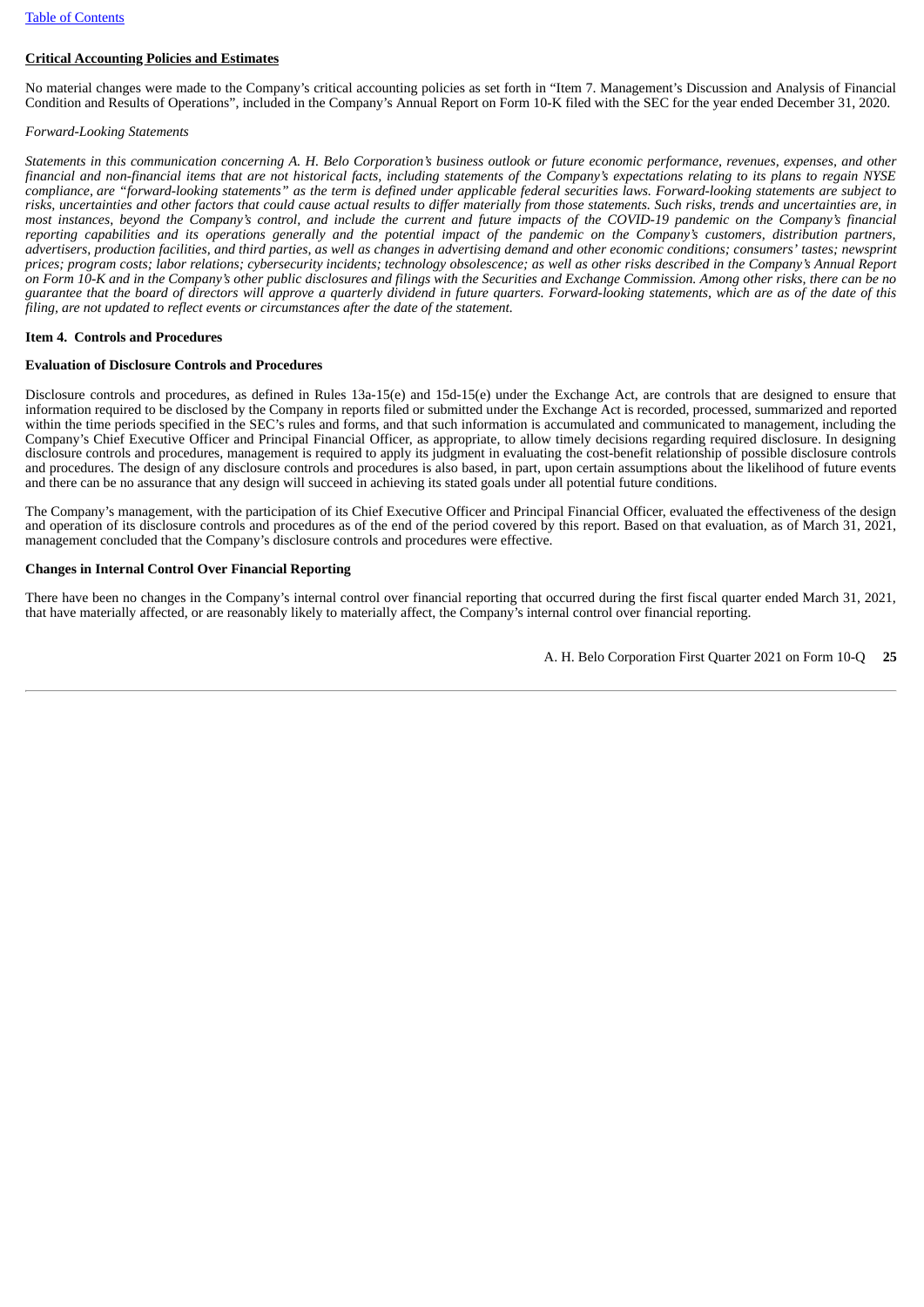# <span id="page-25-0"></span>**PART II**

#### <span id="page-25-1"></span>**Item 1. Legal Proceedings**

A number of legal proceedings are pending against A. H. Belo. In the opinion of management, liabilities, if any, arising from these legal proceedings would not have a material adverse effect on A. H. Belo's results of operations, liquidity or financial condition.

### <span id="page-25-2"></span>**Item 2. Unregistered Sales of Equity Securities and Use of Proceeds**

There were no unregistered sales of the Company's equity securities during the period covered by this report.

#### **Issuer Purchases of Equity Securities**

The Company continues to have a board-authorized repurchase authority. However, the agreement to repurchase the Company's stock expired and was not renewed.

<span id="page-25-3"></span>**Item 3. Defaults Upon Senior Securities**

None.

<span id="page-25-4"></span>**Item 4. Mine Safety Disclosures**

None.

<span id="page-25-5"></span>**Item 5. Other Information**

None.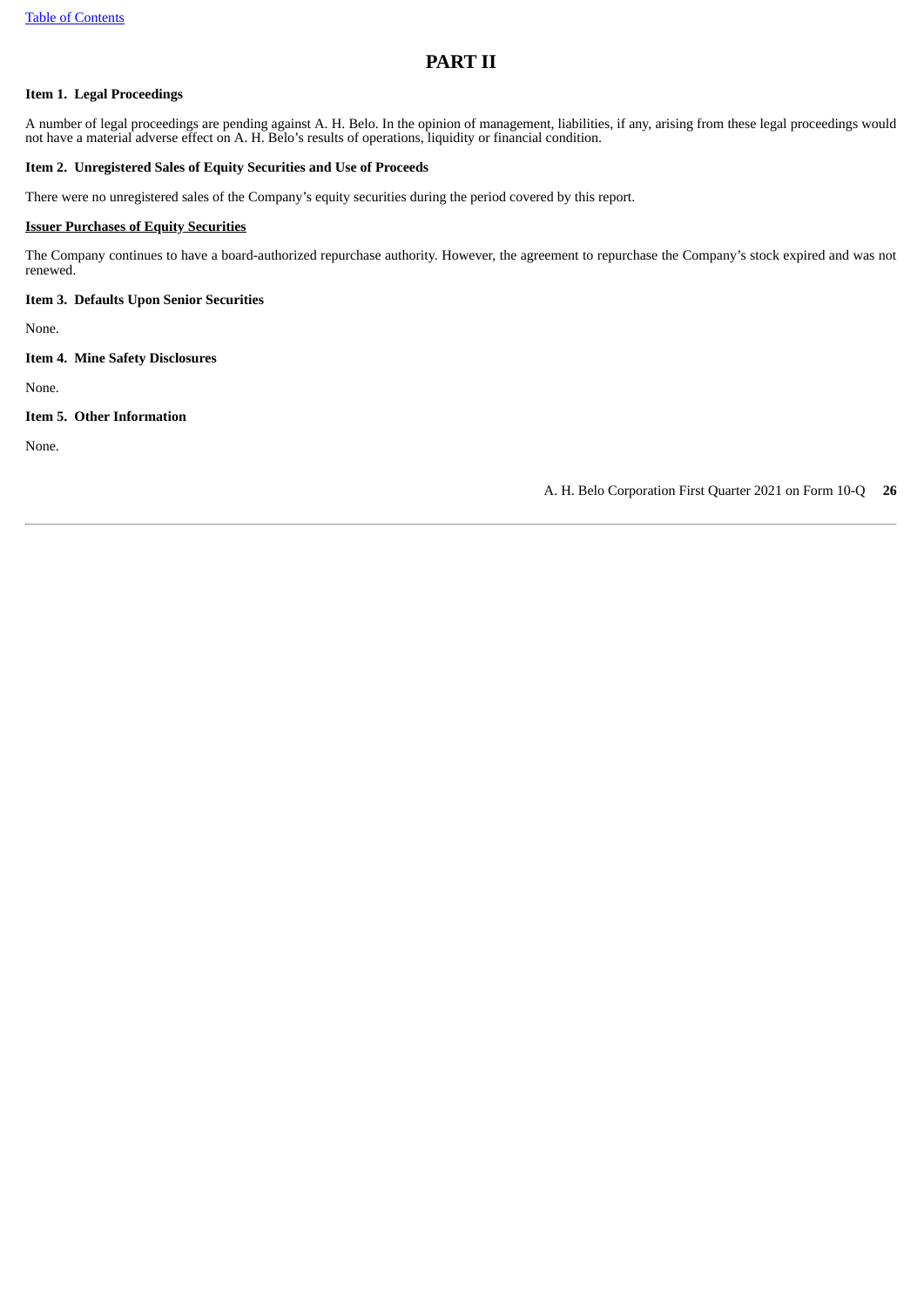# <span id="page-26-0"></span>**Item 6. Exhibits**

Exhibits marked with an asterisk (\*) are incorporated by reference to documents previously filed by the Company with the SEC, as indicated. In accordance with Regulation S-T, the XBRL-related information marked with a double asterisk (\*\*) in Exhibit No. 101 to this Quarterly Report on Form 10-  $Q$  is deemed filed. All other documents are filed with this report. Exhibits marked with a tilde  $(\sim)$  are management contracts, compensatory plan contracts or arrangements filed pursuant to Item 601(b)(10)(iii)(A) of Regulation S-K.

**Exhibit Nescription** 

| Number     |        | Description                                                                                                                                  |
|------------|--------|----------------------------------------------------------------------------------------------------------------------------------------------|
| 2.1        | $\ast$ | Agreement and Plan of Merger dated April 23, 2018 by and between A. H. Belo Corporation and A. H. Belo Texas, Inc. (Exhibit 2.1 to the       |
|            |        | Company's Current Report on Form 8-K filed with the Securities and Exchange Commission on April 23, 2018 (Securities and Exchange            |
|            |        | Commission File No. 001-33741) (the "April 23, 2018 Form 8-K"))                                                                              |
| 3.1        | $\ast$ | Certificate of Formation of A. H. Belo Corporation (successor to A. H. Belo Texas, Inc.)(Exhibit 3.1 to the April 23, 2018 Form 8-K)         |
| 3.2        | $\ast$ | Certificate of Merger (Delaware) of A. H. Belo Corporation with and into A. H. Belo Texas, Inc. (Exhibit 3.3 to the Company's Current Report |
|            |        | on Form 8-K filed with the Securities and Exchange Commission on July 2, 2018 (Securities and Exchange Commission File No. 001-33741)        |
|            |        | (the "July 2, 2018 Form 8-K"))                                                                                                               |
| 3.3        | $\ast$ | Certificate of Merger (Texas) of A. H. Belo Corporation with and into A. H. Belo Texas, Inc. (Exhibit 3.4 to the July 2, 2018 Form 8-K)      |
| 3.4        | $\ast$ | Bylaws of A. H. Belo Corporation (successor to A. H. Belo Texas, Inc.) (Exhibit 3.2 to the April 23, 2018 Form 8-K)                          |
|            |        | * Amendment No. 1 to the Amended and Restated Bylaws of A. H. Belo Corporation (Exhibit 3.1 to the Company's Current Report on<br>(1)        |
|            |        | Form 8-K filed with the Securities and Exchange Commission on April 6, 2020 (Securities and Exchange Commission File No. 001-                |
|            |        | 33741) (the "April 6, 2020 Form 8-K"))                                                                                                       |
|            |        | * Amendment No. 2 to the Amended and Restated Bylaws of A. H. Belo Corporation (Exhibit 3.1 to the Company's Current Report on<br>(2)        |
|            |        | Form 8-K filed with the Securities and Exchange Commission on December 4, 2020 (Securities and Exchange Commission File No.                  |
|            |        | $001 - 33741)$                                                                                                                               |
| 4.1(a) $*$ |        | Certain rights of the holders of the Company's Common Stock set forth in Exhibits 3.1-3.4 above                                              |
| 4.1(b) $*$ |        | Description of Capital Stock (Exhibit 4.1 to the July 2, 2018 Form 8-K)                                                                      |
| 4.2        | $\ast$ | Specimen Form of Certificate representing shares of the Company's Series A Common Stock (Exhibit 4.2 to the July 2, 2018 Form 8-K)           |
| 4.3        | $\ast$ | Specimen Form of Certificate representing shares of the Company's Series B Common Stock (Exhibit 4.3 to the July 2, 2018 Form 8-K)           |
| 10.1       | $\ast$ | <b>Material Contracts</b>                                                                                                                    |
|            |        | * Sublease Agreement for Old Dallas Library Building dated December 30, 2016 (Exhibit 10.1 to A. H. Belo Corporation's Current<br>(1)        |
|            |        | Report on Form 8-K filed with the Securities and Exchange Commission on January 3, 2017 (Securities and Exchange Commission                  |
|            |        | File No. 001-33741) (the "January 3, 2017 Form 8-K"))                                                                                        |
|            |        | * Guaranty of Lease dated December 30, 2016 (Exhibit 10.2 to the January 3, 2017 Form 8-K)<br>(2)                                            |
|            |        | *Paper Supply Agreement effective as of August 5, 2019, by and between The Dallas Morning News, Inc. and Gannett Supply<br>(3)               |
|            |        | Corporation (Exhibit 10.1 to A. H. Belo Corporation's Current Report on Form 8-K filed with the Securities and Exchange                      |
|            |        | Commission on May 6, 2019 (Securities and Exchange Commission File No. 001-33741))                                                           |
|            |        | *Purchase and Sale Agreement effective as of May 17, 2019, by and between The Dallas Morning News, Inc. and Charter DMN<br>(4)               |
|            |        | Holdings, LP, together with related Promissory Note dated May 17, 2019, in the original principal amount of \$22.4 million made by           |
|            |        | Charter DMN Holdings, LP, payable to The Dallas Morning News, Inc. (Exhibit 10.1 to A. H. Belo Corporation's Current Report on               |
|            |        | Form 8-K filed with the Securities and Exchange Commission on May 17, 2019 (Securities and Exchange Commission File No. 001-                 |
|            |        | 33741)                                                                                                                                       |
|            |        | *(a) Modification Agreement effective April 1, 2020 to Promissory Note dated May 17, 2020 (Exhibit 10.1 to the April 6, 2020 Form            |
|            |        | $8-K$ )                                                                                                                                      |
|            |        | *(b) Promissory Note (Interest and Property Tax Reconciliation) effective April 1, 2020 (Exhibit 10.2 to the April 6, 2020 Form 8-K)         |
|            |        |                                                                                                                                              |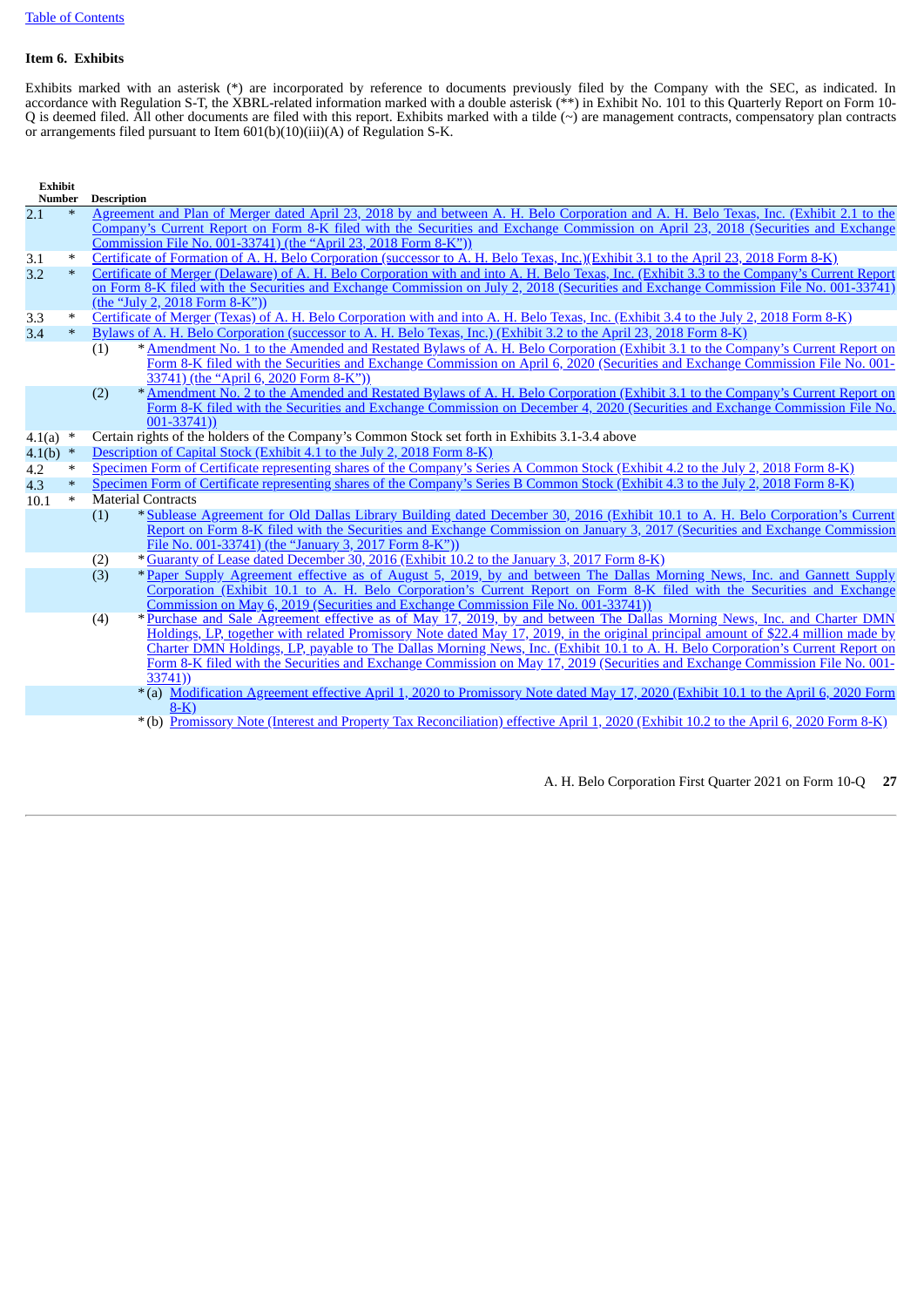# Table of [Contents](#page-1-0)

| <b>Exhibit</b> | Number | <b>Description</b> |        |     |                                                                                                                                                       |
|----------------|--------|--------------------|--------|-----|-------------------------------------------------------------------------------------------------------------------------------------------------------|
| 10.2           | $\ast$ |                    |        |     | Compensatory plans and arrangements:                                                                                                                  |
|                |        |                    |        |     | A. H. Belo Savings Plan as Amended and Restated Effective January 1, 2015 (Exhibit 10.2(1) to the Company's Annual Report on                          |
|                |        | $\sim$ (1)         |        |     | Form 10-K filed with the Securities and Exchange Commission on March 6, 2015 (Securities and Exchange Commission File No.                             |
|                |        |                    |        |     | $001 - 33741)$                                                                                                                                        |
|                |        |                    | $\ast$ | (a) | First Amendment to the A. H. Belo Savings Plan effective January 1, 2016 (Exhibit 10.2(1)(a) to the Company's Quarterly                               |
|                |        |                    |        |     | Report on Form 10-Q filed with the Securities and Exchange Commission on November 1, 2016 (Securities and Exchange                                    |
|                |        |                    |        |     | <b>Commission File No. 001-33741))</b>                                                                                                                |
|                |        |                    | $\ast$ | (b) | Second Amendment to the A. H. Belo Savings Plan effective September 8, 2016 (Exhibit 10.2(1)(b) to the Company's                                      |
|                |        |                    |        |     | Quarterly Report on Form 10-Q filed with the Securities and Exchange Commission on November 1, 2016 (Securities and                                   |
|                |        |                    |        |     | Exchange Commission File No. 001-33741))                                                                                                              |
|                |        |                    | $\ast$ | (c) | Third Amendment to the A. H. Belo Savings Plan dated September 7, 2017 (Exhibit 10.3 to the Company's Current Report on                               |
|                |        |                    |        |     | Form 8-K filed with the Securities and Exchange Commission on September 8, 2017 (Securities and Exchange Commission                                   |
|                |        |                    |        |     | File No. 001-33741)(the "September 8, 2017 Form 8-K"))                                                                                                |
|                |        |                    | ∗      | (d) | Fourth Amendment to the A. H. Belo Savings Plan (Exhibit 10.2 to the July 2, 2018 Form 8-K)                                                           |
|                |        |                    | $\ast$ | (e) | Fifth Amendment to the A. H. Belo Savings Plan dated November 27, 2018 (Exhibit 10.2(1)(E) to the Company's Quarterly                                 |
|                |        |                    |        |     | Report on Form 10-Q filed with the Securities and Exchange Commission on April 29, 2019 (Securities and Exchange                                      |
|                |        |                    |        |     | Commission File No. 001-33741)(the " $1st$ Quarter 2019 Form 10-Q"))                                                                                  |
|                |        |                    | ∗      | (f) | Sixth Amendment to the A. H. Belo Savings Plan dated April 1, 2019 (Exhibit 10.2(1)(F) to the $1st$ Quarter 2019 Form 10-Q)                           |
|                |        |                    | $\ast$ | (g) | Seventh Amendment to the A. H. Belo Savings Plan dated December 1, 2019 (Exhibit 10.2(1)(G) to the Company's Quarterly                                |
|                |        |                    |        |     | Report on Form 10-Q filed with the Securities and Exchange Commission on April 14, 2020 (Securities and Exchange                                      |
|                |        |                    |        |     | Commission File No. 001-33741))                                                                                                                       |
|                |        |                    | $\ast$ | (h) | Eighth Amendment to the A. H. Belo Savings Plan dated July 23, 2020 (Exhibit $10.2(1)(H)$ to the Company's Quarterly                                  |
|                |        |                    |        |     | Report on Form 10-Q filed with the Securities and Exchange Commission on July 28, 2020 (Securities and Exchange                                       |
|                |        |                    |        |     | Commission File No. 001-33741)                                                                                                                        |
|                |        | $\sim$ (2)         |        |     | A. H. Belo 2017 Incentive Compensation Plan (Exhibit I to A. H. Belo Corporation's Schedule 14A Proxy Statement filed with the                        |
|                |        |                    |        |     | Securities and Exchange Commission on March 28, 2017)                                                                                                 |
|                |        |                    | $\ast$ | (a) | Form of A. H. Belo 2017 Incentive Compensation Plan Evidence of Grant (for Non-Employee Directors) (Exhibit 10.1 to A.                                |
|                |        |                    |        |     | H. Belo Corporation's Current Report on Form 8-K filed with the Securities and Exchange Commission on May 12, 2017                                    |
|                |        |                    |        |     | (Securities and Exchange Commission File No. 001-33741) (the "May 12, 2017 Form 8-K"))                                                                |
|                |        |                    | $\ast$ | (b) | Form of A. H. Belo 2017 Incentive Compensation Plan Evidence of Grant (for Employee Awards) (Exhibit 10.2 to the May                                  |
|                |        |                    |        |     | 12, 2017 Form 8-K)                                                                                                                                    |
|                |        |                    | $\ast$ | (c) | First Amendment to the A. H. Belo 2017 Incentive Compensation Plan (Exhibit 10.1 to the July 2, 2018 Form 8-K)                                        |
|                |        |                    | $\ast$ | (d) | Second Amendment to the A. H. Belo 2017 Incentive Compensation Plan (Exhibit 10.3 to A. H. Belo Corporation's Current                                 |
|                |        |                    |        |     | Report on Form 8-K filed with the Securities and Exchange Commission on December 11, 2018 (Securities and Exchange<br>Commission File No. 001-33741)) |
|                |        |                    | $\ast$ |     | Form of A. H. Belo Cash Long-Term Incentive Compensation Evidence of Grant (for Employee Awards) (Exhibit 10.1 to the                                 |
|                |        | $\sim$ (3)         |        |     | Company's Annual Report on Form 10-K filed with the Securities and Exchange Commission on March 14, 2019 (Securities and                              |
|                |        |                    |        |     | Exchange Commission File No. 001-33741))                                                                                                              |
|                |        | $\sim$ (4)         | $\ast$ |     | A. H. Belo Corporation Change In Control Severance Plan (Exhibit 10.7 to the February 12, 2008 Form 8-K)                                              |
|                |        |                    | $\ast$ | (a) | Amendment to the A. H. Belo Change in Control Severance Plan dated March 31, 2009 (Exhibit 10.3 to the April 2, 2009                                  |
|                |        |                    |        |     | Form $8-K$ )                                                                                                                                          |
|                |        |                    |        |     |                                                                                                                                                       |
|                |        |                    |        |     |                                                                                                                                                       |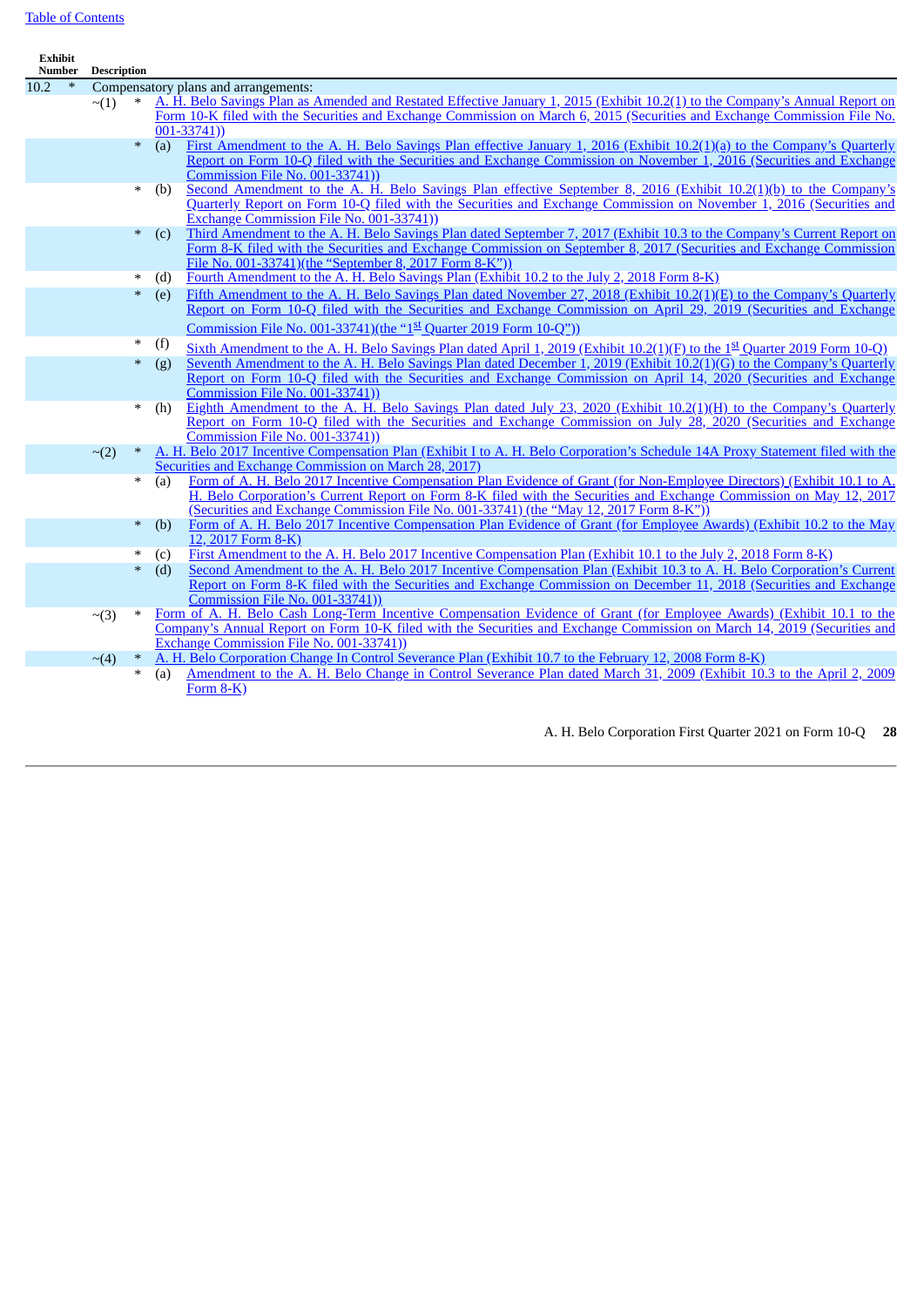**Exhibit**

| Number   | <b>Description</b> |                                                                                     |                                                                                                                                        |  |
|----------|--------------------|-------------------------------------------------------------------------------------|----------------------------------------------------------------------------------------------------------------------------------------|--|
|          |                    |                                                                                     | $\sim$ (5) * Robert W. Decherd Compensation Arrangements dated June 19, 2013 (Exhibit 10.1 to the Company's Current Report on Form 8-K |  |
|          |                    |                                                                                     | filed with the Securities and Exchange Commission on June 19, 2013)                                                                    |  |
| $10.3$ * |                    | Agreements relating to the separation of A, H. Belo from its former parent company: |                                                                                                                                        |  |
|          | (1)                |                                                                                     | * Pension Plan Transfer Agreement by and between Belo Corp. and A. H. Belo Corporation dated as of October 6, 2010 (Exhibit 10.1)      |  |
|          |                    |                                                                                     | to the Company's current Report on Form 8-K filed with the Securities and Exchange Commission on October 8, 2010 (Securities           |  |
|          |                    |                                                                                     | and Exchange Commission File No. 001-33741)                                                                                            |  |
|          | (2)                |                                                                                     | * Agreement among the Company, Belo Corp., and The Pension Benefit Guaranty Corporation, effective March 9, 2011                       |  |
|          |                    |                                                                                     | (Exhibit 10.3(6) to the Company's Annual Report on Form 10-K filed with the Securities and Exchange Commission on March 11,            |  |
|          |                    |                                                                                     | 2011 (Securities and Exchange Commission File No. 001-33741))                                                                          |  |
| 31.1     |                    |                                                                                     | Certification of Chief Executive Officer pursuant to Section 302 of the Sarbanes-Oxley Act of 2002                                     |  |
| 31.2     |                    |                                                                                     | Certification of principal financial officer pursuant to Section 302 of the Sarbanes-Oxley Act of 2002                                 |  |
|          |                    |                                                                                     | Certifications of Chief Executive Officer and principal financial officer pursuant to 18 U.S.C. Section 1350, as adopted pursuant to   |  |
| 32       |                    |                                                                                     | Section 906 of the Sarbanes-Oxley Act of 2002                                                                                          |  |
|          |                    | $**$                                                                                | Inline XBRL Instance Document – the instance document does not appear in the Interactive Data File because its XBRL tags               |  |
| 101.INS  |                    |                                                                                     | are embedded within the Inline XBRL document                                                                                           |  |
| 101.SCH  |                    | $***$                                                                               | Inline XBRL Taxonomy Extension Schema Document                                                                                         |  |
| 101.CAL  |                    | **                                                                                  | Inline XBRL Taxonomy Extension Calculation Linkbase Document                                                                           |  |
| 101.DEF  |                    | $***$                                                                               | Inline XBRL Taxonomy Extension Definition Linkbase Document                                                                            |  |
| 101.LAB  |                    | $***$                                                                               | Inline XBRL Taxonomy Extension Label Linkbase Document                                                                                 |  |
| 101.PRE  |                    | $***$                                                                               | Inline XBRL Taxonomy Extension Presentation Linkbase Document                                                                          |  |
| 104      |                    | $**$                                                                                | Cover Page Interactive Data File (formatted as Inline XBRL and contained in Exhibit 101)                                               |  |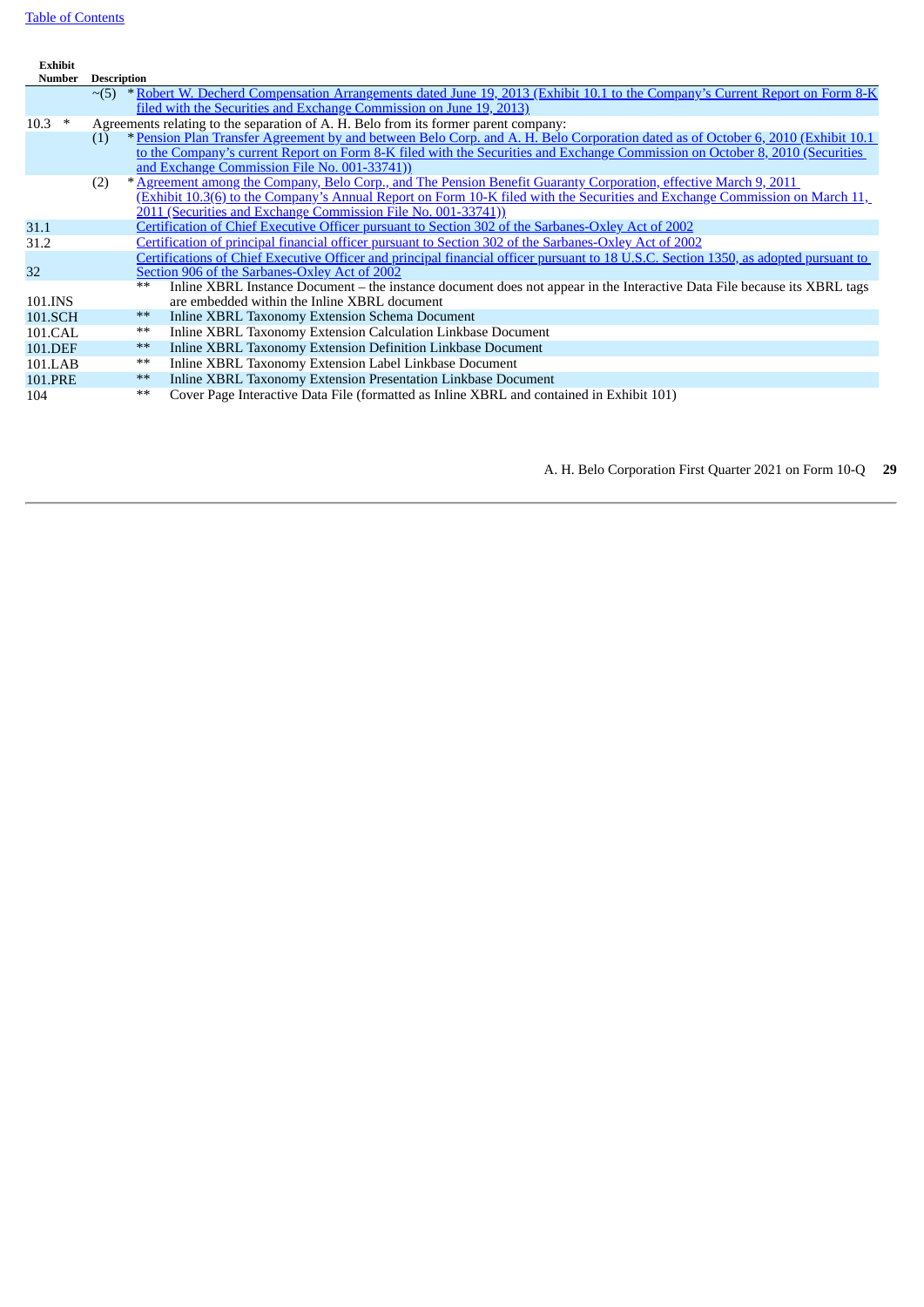### <span id="page-29-0"></span>**SIGNATURES**

Pursuant to the requirements of Section 13 or 15(d) of the Securities Exchange Act of 1934, the Company has duly caused this report to be signed on its behalf by the undersigned, thereunto duly authorized.

## **A. H. BELO CORPORATION**

By: /s/ Katy Murray

Katy Murray Executive Vice President/Chief Financial Officer (Principal Financial Officer)

Dated: April 26, 2021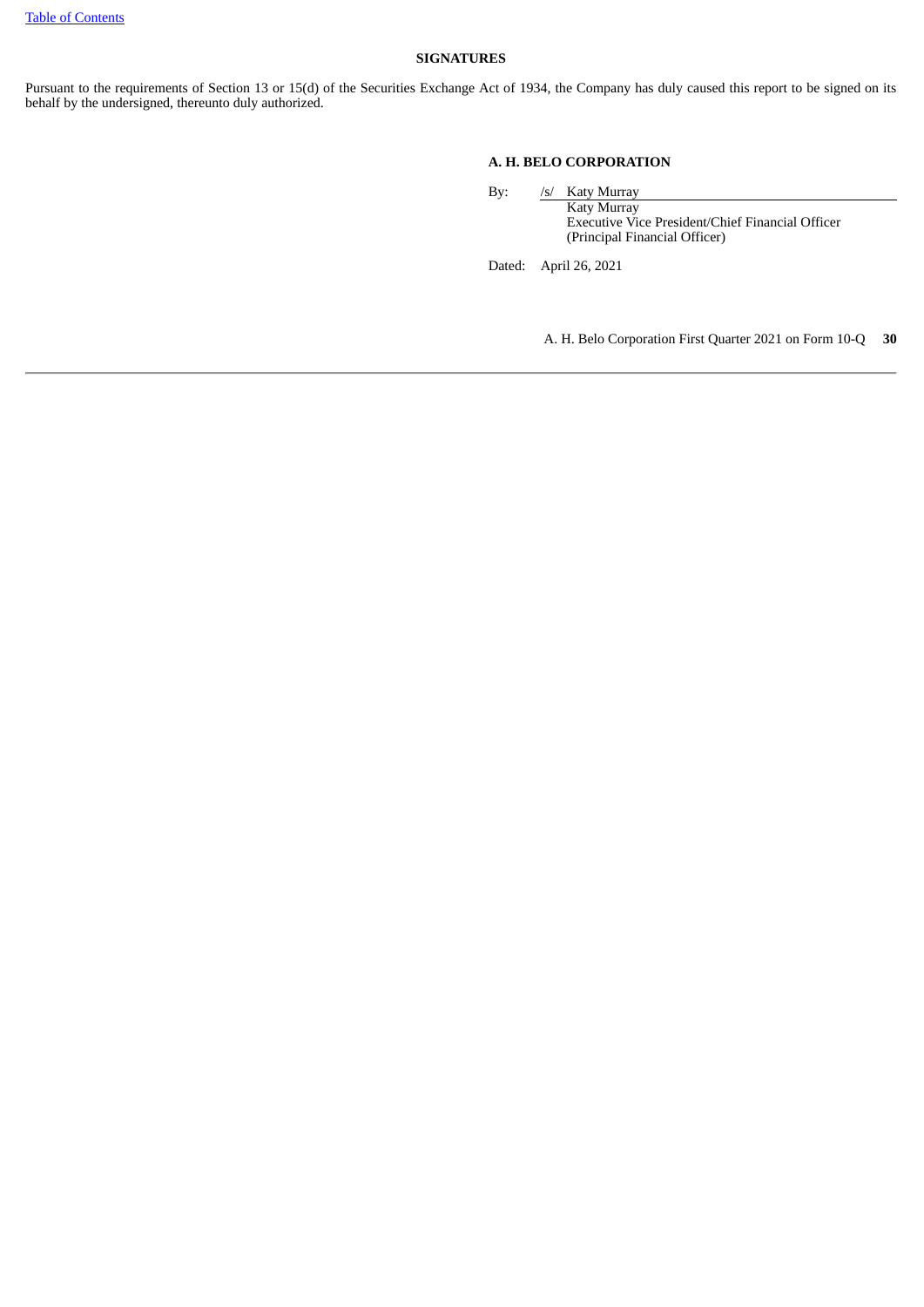# <span id="page-30-0"></span>**EXHIBIT INDEX**

| <b>Exhibit Number</b> |    | <b>Description</b>                                                                                                               |
|-----------------------|----|----------------------------------------------------------------------------------------------------------------------------------|
| 31.1                  |    | Certification of Chief Executive Officer pursuant to Section 302 of the Sarbanes-Oxley Act of 2002                               |
| 31.2                  |    | <u>Certification of Chief Financial Officer pursuant to Section 302 of the Sarbanes-Oxley Act of 2002</u>                        |
| 32                    |    | Certifications of Chief Executive Officer and Chief Financial Officer pursuant to 18 U.S.C. Section 1350, as adopted pursuant to |
|                       |    | Section 906 of the Sarbanes-Oxley Act of 2002                                                                                    |
| 101.INS               |    | ** Inline XBRL Instance Document – the instance document does not appear in the Interactive Data File because its XBRL tags are  |
|                       |    | embedded within the Inline XBRL document                                                                                         |
| 101.SCH               |    | ** Inline XBRL Taxonomy Extension Schema Document                                                                                |
| 101.CAL               |    | ** Inline XBRL Taxonomy Extension Calculation Linkbase Document                                                                  |
| 101.DEF               |    | ** Inline XBRL Taxonomy Extension Definition Linkbase Document                                                                   |
| 101.LAB               |    | ** Inline XBRL Taxonomy Extension Label Linkbase Document                                                                        |
| 101.PRE               | ** | Inline XBRL Taxonomy Extension Presentation Linkbase Document                                                                    |
| 104                   |    | ** Cover Page Interactive Data File (formatted as Inline XBRL and contained in Exhibit 101)                                      |

In accordance with Regulation S-T, the XBRL-related information marked with a double asterisk (\*\*) in Exhibit No. 101 to this Quarterly Report on Form 10-Q is deemed filed.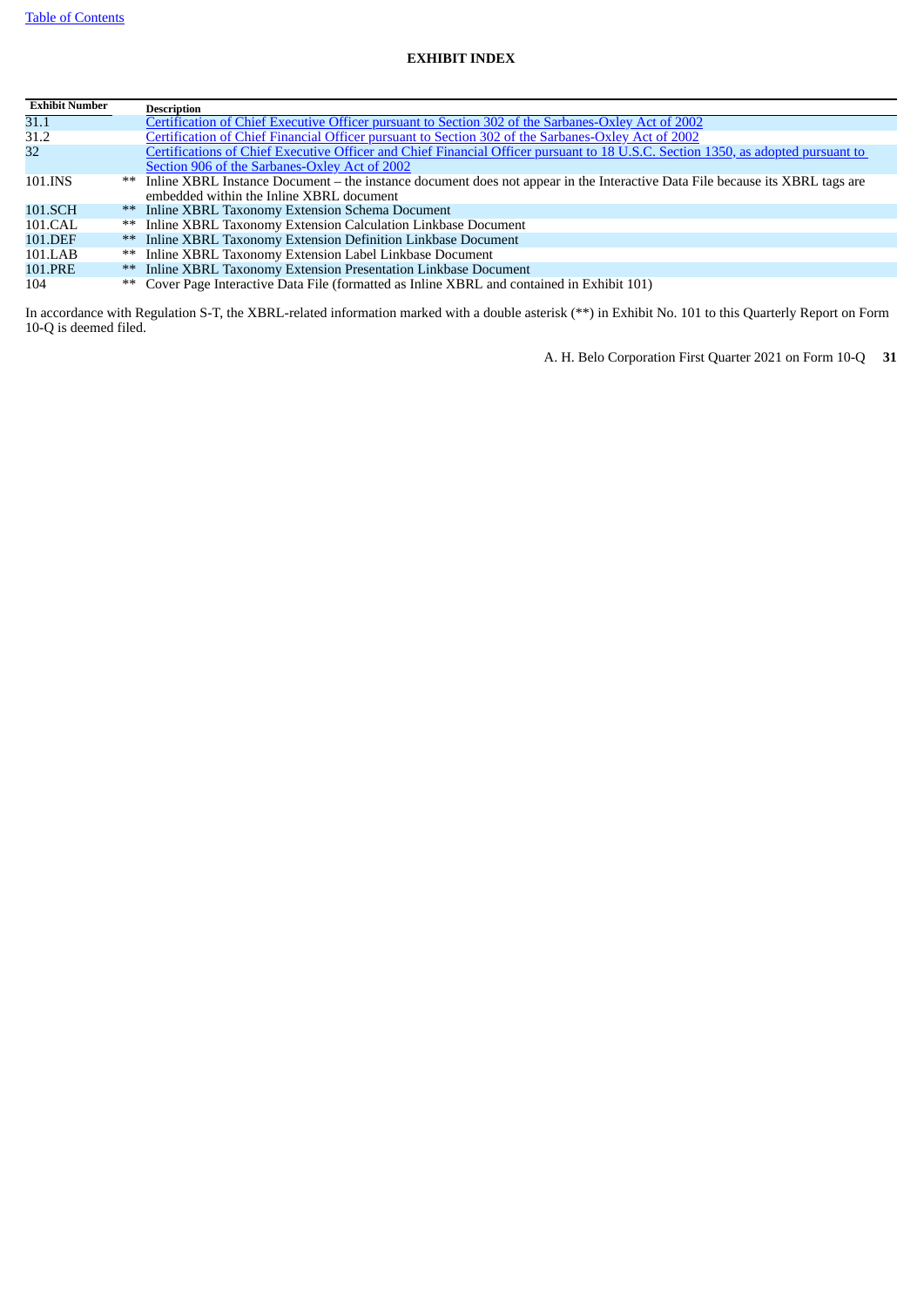#### **SECTION 302 CERTIFICATION**

<span id="page-31-0"></span>I, Robert W. Decherd, Chairman of the Board, President and Chief Executive Officer of A. H. Belo Corporation, certify that:

- 1. I have reviewed this quarterly report on Form 10-Q of A. H. Belo Corporation;
- 2. Based on my knowledge, this report does not contain any untrue statement of a material fact or omit to state a material fact necessary to make the statements made, in light of the circumstances under which such statements were made, not misleading with respect to the period covered by this report;
- 3. Based on my knowledge, the financial statements, and other financial information included in this report, fairly present in all material respects the financial condition, results of operations and cash flows of the registrant as of, and for, the periods presented in this report;
- 4. The registrant's other certifying officer(s) and I are responsible for establishing and maintaining disclosure controls and procedures (as defined in Exchange Act Rules 13a-15(e) and 15d-15(e)) and internal control over financial reporting (as defined in Exchange Act Rules 13a-15(f) and 15d-15(f)) for the registrant and have:
	- a) designed such disclosure controls and procedures, or caused such disclosure controls and procedures to be designed under our supervision, to ensure that material information relating to the registrant, including its consolidated subsidiaries, is made known to us by others within those entities, particularly during the period in which this report is being prepared;
	- b) designed such internal control over financial reporting, or caused such internal control over financial reporting to be designed under our supervision, to provide reasonable assurance regarding the reliability of financial reporting and the preparation of financial statements for external purposes in accordance with generally accepted accounting principles;
	- c) evaluated the effectiveness of the registrant's disclosure controls and procedures and presented in this report our conclusions about the effectiveness of the disclosure controls and procedures, as of the end of the period covered by this report based on such evaluation; and
	- d) disclosed in this report any change in the registrant's internal control over financial reporting that occurred during the registrant's most recent fiscal quarter (the registrant's fourth fiscal quarter in the case of an annual report) that has materially affected, or is reasonably likely to materially affect, the registrant's internal control over financial reporting; and
- 5. The registrant's other certifying officer(s) and I have disclosed, based on our most recent evaluation of internal control over financial reporting, to the registrant's auditors and the audit committee of the registrant's board of directors (or persons performing the equivalent functions):
	- a) all significant deficiencies and material weaknesses in the design or operation of internal control over financial reporting which are reasonably likely to adversely affect the registrant's ability to record, process, summarize and report financial information; and
	- b) any fraud, whether or not material, that involves management or other employees who have a significant role in the registrant's internal control over financial reporting.

By: /s/ Robert W. Decherd

Robert W. Decherd Chairman of the Board, President and Chief Executive Officer

Date: April 26, 2021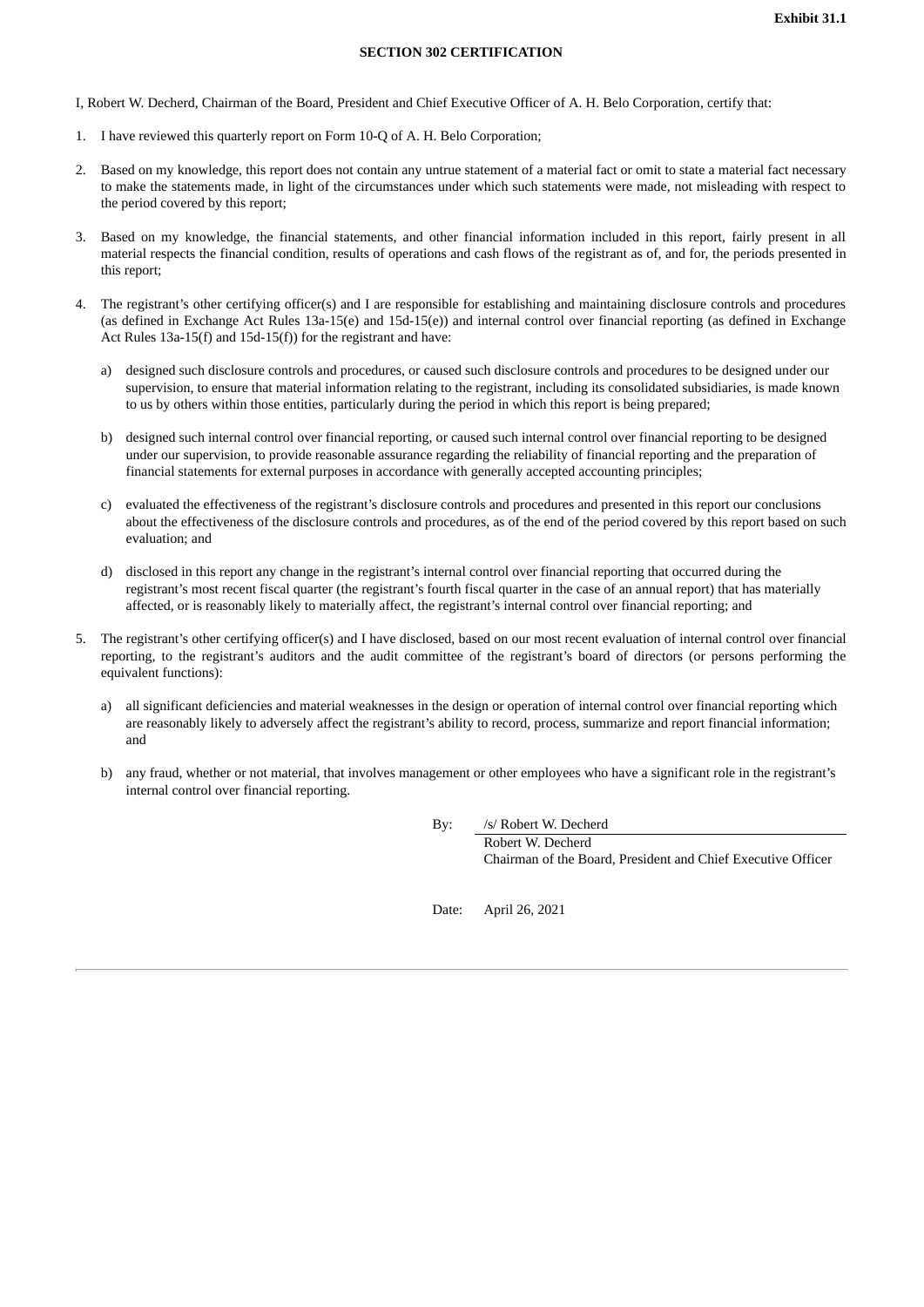#### **SECTION 302 CERTIFICATION**

<span id="page-32-0"></span>I, Katy Murray, Executive Vice President/Chief Financial Officer of A. H. Belo Corporation, certify that:

- 1. I have reviewed this quarterly report on Form 10-Q of A. H. Belo Corporation;
- 2. Based on my knowledge, this report does not contain any untrue statement of a material fact or omit to state a material fact necessary to make the statements made, in light of the circumstances under which such statements were made, not misleading with respect to the period covered by this report;
- 3. Based on my knowledge, the financial statements, and other financial information included in this report, fairly present in all material respects the financial condition, results of operations and cash flows of the registrant as of, and for, the periods presented in this report;
- 4. The registrant's other certifying officer(s) and I are responsible for establishing and maintaining disclosure controls and procedures (as defined in Exchange Act Rules 13a-15(e) and 15d-15(e)) and internal control over financial reporting (as defined in Exchange Act Rules 13a-15(f) and 15d-15(f)) for the registrant and have:
	- a) designed such disclosure controls and procedures, or caused such disclosure controls and procedures to be designed under our supervision, to ensure that material information relating to the registrant, including its consolidated subsidiaries, is made known to us by others within those entities, particularly during the period in which this report is being prepared;
	- b) designed such internal control over financial reporting, or caused such internal control over financial reporting to be designed under our supervision, to provide reasonable assurance regarding the reliability of financial reporting and the preparation of financial statements for external purposes in accordance with generally accepted accounting principles;
	- c) evaluated the effectiveness of the registrant's disclosure controls and procedures and presented in this report our conclusions about the effectiveness of the disclosure controls and procedures, as of the end of the period covered by this report based on such evaluation; and
	- d) disclosed in this report any change in the registrant's internal control over financial reporting that occurred during the registrant's most recent fiscal quarter (the registrant's fourth fiscal quarter in the case of an annual report) that has materially affected, or is reasonably likely to materially affect, the registrant's internal control over financial reporting; and
- 5. The registrant's other certifying officer(s) and I have disclosed, based on our most recent evaluation of internal control over financial reporting, to the registrant's auditors and the audit committee of the registrant's board of directors (or persons performing the equivalent functions):
	- a) all significant deficiencies and material weaknesses in the design or operation of internal control over financial reporting which are reasonably likely to adversely affect the registrant's ability to record, process, summarize and report financial information; and
	- b) any fraud, whether or not material, that involves management or other employees who have a significant role in the registrant's internal control over financial reporting.

By: /s/ Katy Murray

Katy Murray Executive Vice President/Chief Financial Officer

Date: April 26, 2021